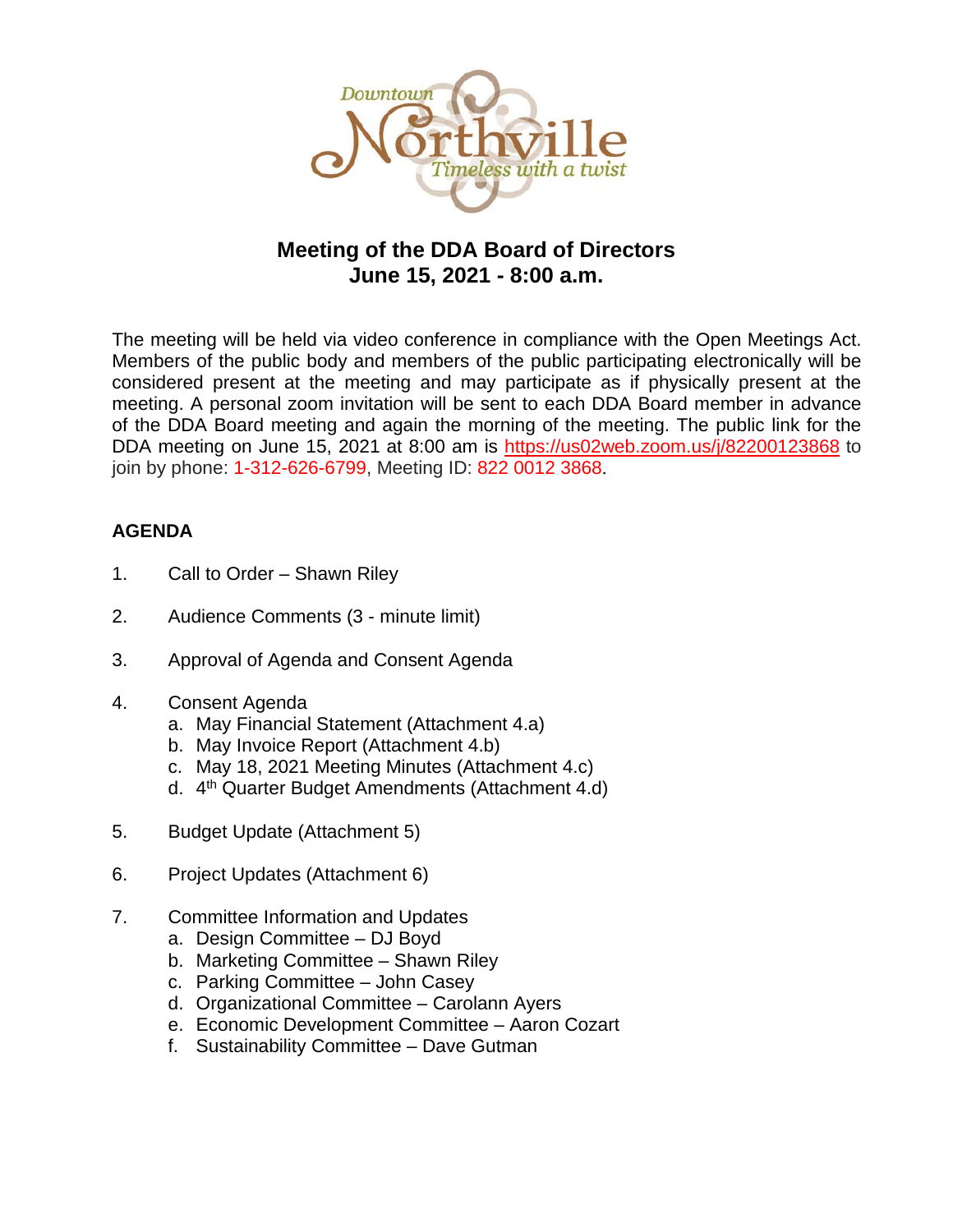- 8. Future Meetings / Important Dates
	- a. Economic Development Committee June 29, 2021
	- b. Arts and Acts  $-$  June 18  $-$  20, 2021
	- c. Sustainability Committee Meetings July 1, 2021
	- c. Marketing Committee Meeting July 1, 2021
	- e. Independence Day Parade July 5, 2021
	- f. Executive Committee Meeting July 14, 2021
	- g. Design Committee Meeting TBD
	- h. DDA Board Meeting July 20, 2021
	- i. Parking Committee TBD
- 9. Board and Staff Communications
- 10. Adjournment Next Meeting July 20, 2021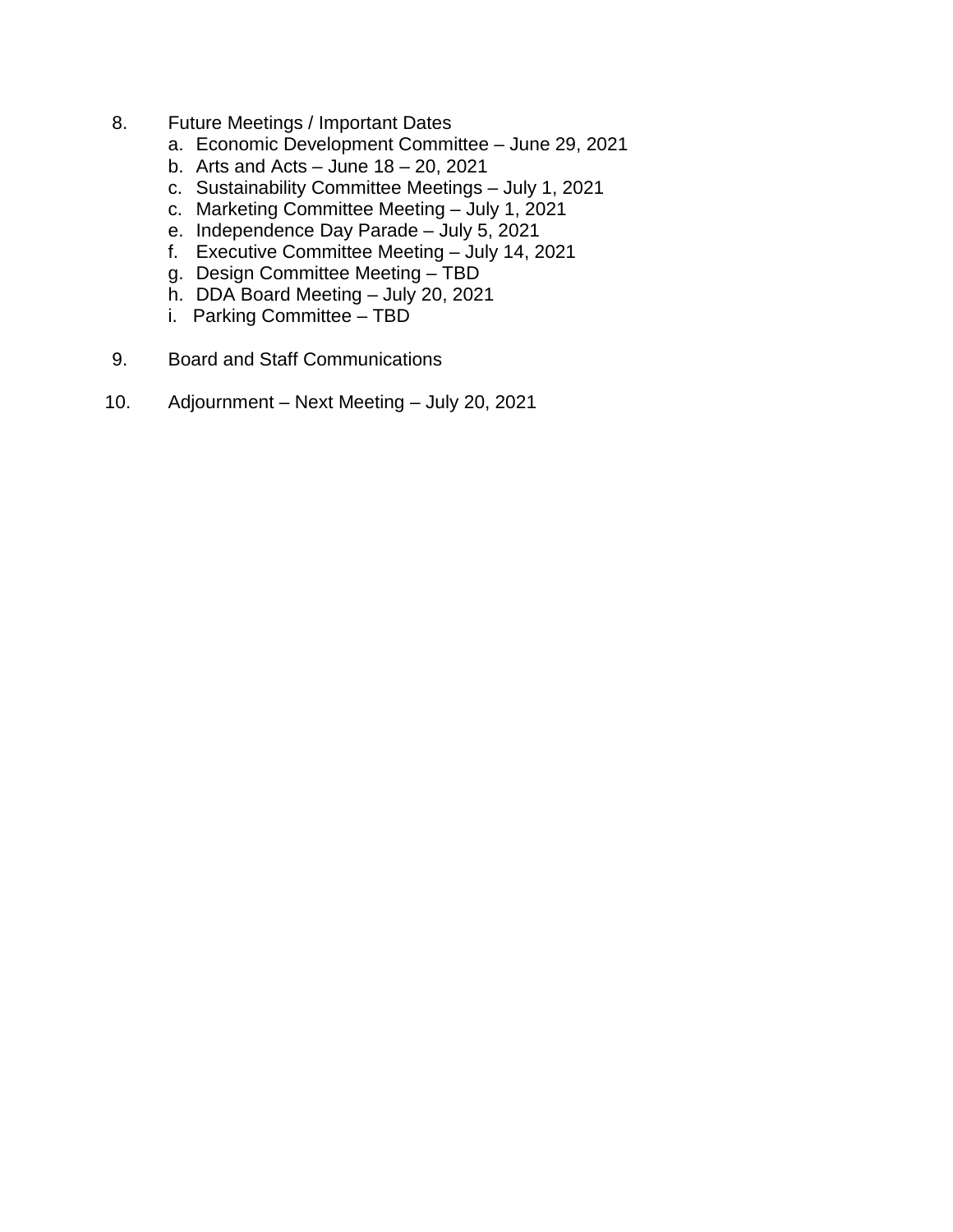| 06/02/2021 01:34 PM<br>User: GBELL<br>DB: Northville                                                                                                                          |                                                                                                                                                                                           | REVENUE AND EXPENDITURE REPORT FOR CITY OF NORTHVILLE<br>PERIOD ENDING 05/31/2021<br>% Fiscal Year Completed: 91.78<br>MAY BENCHMARK 92% | Attachment 4.a                                                          |                                                                        |                                                  |                                                                  |                                                          |
|-------------------------------------------------------------------------------------------------------------------------------------------------------------------------------|-------------------------------------------------------------------------------------------------------------------------------------------------------------------------------------------|------------------------------------------------------------------------------------------------------------------------------------------|-------------------------------------------------------------------------|------------------------------------------------------------------------|--------------------------------------------------|------------------------------------------------------------------|----------------------------------------------------------|
| GL NUMBER                                                                                                                                                                     | DESCRIPTION                                                                                                                                                                               | $2020 - 21$<br>ORIGINAL<br><b>BUDGET</b>                                                                                                 | $2020 - 21$<br>AMENDED BUDGET                                           | YTD BALANCE<br>05/31/2021<br>NORM (ABNORM)                             | ACTIVITY FOR<br>MONTH 05/31/21<br>INCR (DECR)    | AVAILABLE<br><b>BALANCE</b><br>NORM (ABNORM)                     | BDGT<br>USED                                             |
| Fund 370<br>$\sim$<br>Revenues<br>Dept 000<br>PROPERTY TAXES<br>370-000-403.000<br>370-000-403.010<br>370-000-403.040<br>370-000-417.000<br>370-000-418.000<br>PROPERTY TAXES | DOWNTOWN DEVELOPMENT AUTHORITY<br>CURRENT PROPERTY TAXES<br>DDA OPERATING LEVY<br>LOCAL COMMUNITY STABILIZATION SHARE<br>DLNO PERSONAL PROPERTY TAXES COLLECTED<br>PROPERTY TAXES - OTHER | 737,956.00<br>61,418.00<br>34,000.00<br>0.00<br>(1, 500.00)<br>831,874.00                                                                | 734,234.00<br>61,487.00<br>34,092.00<br>0.00<br>(500.00)<br>829, 313.00 | 734,235.23<br>61,007.15<br>34,092.20<br>311.67<br>132.50<br>829,778.75 | 0.00<br>0.00<br>0.00<br>0.00<br>(1.19)<br>(1.19) | (1, 23)<br>479.85<br>(0, 20)<br>(311.67)<br>(632.50)<br>(465.75) | 100.00<br>99.22<br>100.00<br>100.00<br>(26.50)<br>100.06 |
| LICENSES, FEES, & PERMITS<br>370-000-476.130<br>LICENSES, FEES, & PERMITS                                                                                                     | OUTDOOR DINING/RETAIL<br>PERMIT FEES                                                                                                                                                      | 0.00<br>0.00                                                                                                                             | 18,000.00<br>18,000.00                                                  | 22,139.00<br>22,139.00                                                 | 3,298.00<br>3,298.00                             | (4, 139.00)<br>(4, 139, 00)                                      | 122.99<br>122.99                                         |

| 370-000-528.000              | OTHER FEDERAL GRANTS   | 0.00              | 20,212.00            | 20,212.05     | 0.00          | (0.05)        | 100.00                             |
|------------------------------|------------------------|-------------------|----------------------|---------------|---------------|---------------|------------------------------------|
| GRANTS                       |                        | 0.00              | 20,212.00            | 20,212.05     | 0.00          | (0.05)        | 100.00                             |
| GRANTS & OTHER LOCAL SOURCES |                        |                   |                      |               |               |               |                                    |
| 370-000-586.020              | SPONSORSHIPS           | 39,500.00         | 20,000.00            | 43,400.00     | 13,000.00     | (23, 400, 00) | 217.00                             |
| 370-000-586.080              | DONATIONS/SPONSORSHIPS | 0.00              | 270,430.00           | 125,049.65    | 70.00         | 145,380.35    | 46.24                              |
| GRANTS & OTHER LOCAL SOURCES |                        | 39,500.00         | 290,430.00           | 168,449.65    | 13,070.00     | 121,980.35    | 58.00                              |
| MISCELLANEOUS REVENUES       |                        |                   |                      |               |               |               |                                    |
| 370-000-659.110              | RENTS-SHORT TERM       | 500.00            | 2,000.00             | 340.00        | 340.00        | 1,660.00      | 17.00                              |
| $370 - 000 - 666.000$        | MISCELLANEOUS REVENUE  | 200.00            | 200.00               | 0.00          | 0.00          | 200.00        | 0.00                               |
| 370-000-667.000              | INSURANCE PROCEEDS     | 0.00              | 4,422.00             | 5,072.30      | 0.00          | (650.30)      | 114.71                             |
| MISCELLANEOUS REVENUES       |                        | 700.00            | 6,622.00             | 5,412.30      | 340.00        | 1,209.70      | 81.73                              |
| INTEREST                     |                        |                   |                      |               |               |               |                                    |
| 27.2000771000                | $\ldots$               | $\Gamma$ 0.00 0.0 | $\sim$ $\sim$ $\sim$ | $\sim$ $\sim$ | $\sim$ $\sim$ |               | $\sim$ $\sim$ $\sim$ $\sim$ $\sim$ |

GRANTS<br>370-000-528.000

|                       |                                            |            | $-1 - - - - -$ |              |           |             |        |
|-----------------------|--------------------------------------------|------------|----------------|--------------|-----------|-------------|--------|
| INTEREST              |                                            |            |                |              |           |             |        |
| 370-000-664.000       | INTEREST - COMERICA INVESTMENT POOL        | 5,000.00   | 15.00          | 15.42        | 0.00      | (0.42)      | 102.80 |
| 370-000-664.190       | CLASS 1 DIST<br>INTEREST -<br>MT.          | 750.00     | 75.00          | 48.56        | 0.00      | 26.44       | 64.75  |
| 370-000-664.200       | INVESTMENT EARNINGS<br>LONG TERM           | 5,000.00   | 6,000.00       | 5,548.66     | 0.00      | 451.34      | 92.48  |
| 370-000-664.300       | MARKET CHANGE IN INVESTMENTS<br>UNREALIZED | 0.00       | (2,000.00)     | (1, 904.96)  | 0.00      | (95.04)     | 95.25  |
| $370 - 000 - 664.400$ | INVESTMENT POOL BANK FEES                  | (400.00)   | (15.00)        | (17.78)      | (0.89)    | 2.78        | 118.53 |
| 370-000-664.500       | INVESTMENT ADVISORY FEES                   | (750.00)   | (600.00)       | (485.66)     | (45.36)   | (114.34)    | 80.94  |
| 370-000-664.600       | BANK LOCKBOX FEES                          | (550.00)   | (150.00)       | (136.11)     | (27.50)   | (13.89)     | 90.74  |
| 370-000-664.700       | CUSTODIAL FEES                             | (130.00)   | (125.00)       | (93.73)      | 0.00      | (31.27)     | 74.98  |
| INTEREST              |                                            | 8,920.00   | 3,200.00       | 2,974.40     | (73.75)   | 225.60      | 92.95  |
| FUND BALANCE RESERVE  |                                            |            |                |              |           |             |        |
| 370-000-699.010       | APPROP OF PRIOR YEAR'S SURPLUS             | 0.00       | 27,143.00      | 0.00         | 0.00      | 27,143.00   | 0.00   |
| FUND BALANCE RESERVE  |                                            | 0.00       | 27,143.00      | 0.00         | 0.00      | 27,143.00   | 0.00   |
| Total Dept 000        |                                            | 880,994.00 | 1,194,920.00   | 1,048,966.15 | 16,633.06 | 145, 953.85 | 87.79  |
| TOTAL REVENUES        |                                            | 880,994.00 | 1,194,920.00   | 1,048,966.15 | 16,633.06 | 145, 953.85 | 87.79  |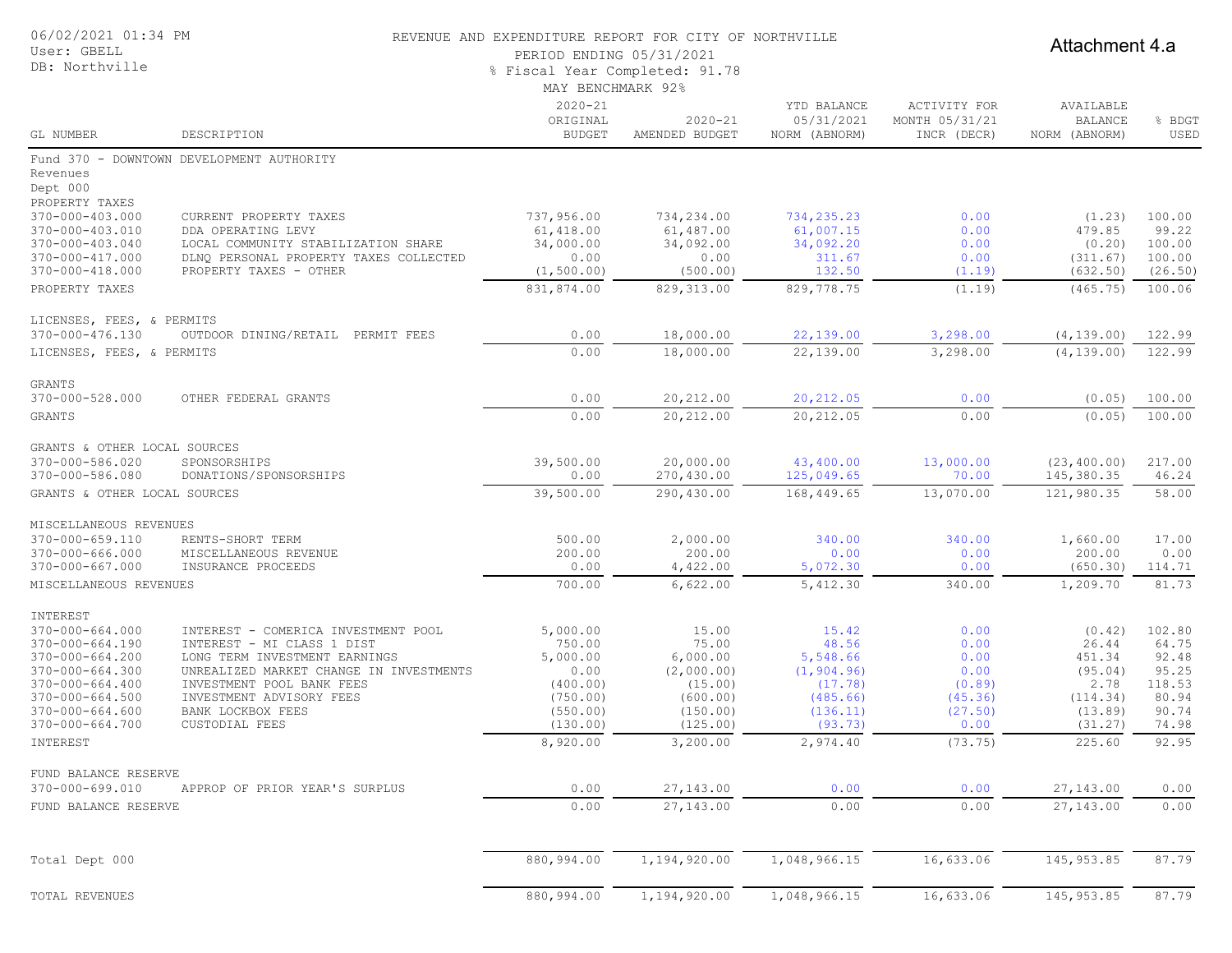|  | 06/02/2021 01:34 PM |  |
|--|---------------------|--|
|  |                     |  |

#### User: GBELL DB: Northville

#### REVENUE AND EXPENDITURE REPORT FOR CITY OF NORTHVILLE **FOR ALL PAGE:** 2/4

PERIOD ENDING 05/31/2021

% Fiscal Year Completed: 91.78

|                                         |                                                      | MAY BENCHMARK 92%                        |                               |                                            |                                               |                                              |                  |
|-----------------------------------------|------------------------------------------------------|------------------------------------------|-------------------------------|--------------------------------------------|-----------------------------------------------|----------------------------------------------|------------------|
| GL NUMBER                               | DESCRIPTION                                          | $2020 - 21$<br>ORIGINAL<br><b>BUDGET</b> | $2020 - 21$<br>AMENDED BUDGET | YTD BALANCE<br>05/31/2021<br>NORM (ABNORM) | ACTIVITY FOR<br>MONTH 05/31/21<br>INCR (DECR) | AVAILABLE<br><b>BALANCE</b><br>NORM (ABNORM) | % BDGT<br>USED   |
|                                         | Fund 370 - DOWNTOWN DEVELOPMENT AUTHORITY            |                                          |                               |                                            |                                               |                                              |                  |
| Expenditures                            |                                                      |                                          |                               |                                            |                                               |                                              |                  |
| Dept 753 - DPW SERVICES                 |                                                      |                                          |                               |                                            |                                               |                                              |                  |
| 370-753-706.000                         | WAGES - REGULAR FULL TIME                            | 13,740.00                                | 13,740.00                     | 9,854.63                                   | 0.00                                          | 3,885.37                                     | 71.72            |
| 370-753-707.000                         | WAGES - REGULAR OVERTIME                             | 1,220.00                                 | 1,185.00                      | 489.60                                     | 0.00                                          | 695.40                                       | 41.32            |
| 370-753-939.000                         | AUTOMOTIVE SERVICE                                   | 500.00                                   | 920.00                        | 916.74                                     | 0.00                                          | 3.26                                         | 99.65            |
| 370-753-943.000                         | EQUIPMENT RENTAL - CITY                              | 10,600.00                                | 10,600.00                     | 10,436.34                                  | 0.00                                          | 163.66                                       | 98.46            |
| 370-753-967.000                         | FRINGE BENEFITS                                      | 14,595.00                                | 14,595.00                     | 9,125.13                                   | 0.00                                          | 5,469.87                                     | 62.52            |
| Total Dept 753 - DPW SERVICES           |                                                      | 40,655.00                                | 41,040.00                     | 30,822.44                                  | 0.00                                          | 10,217.56                                    | 75.10            |
| Dept 861 - DESIGN COMMITTEE             |                                                      |                                          |                               |                                            |                                               |                                              |                  |
| 370-861-706.000                         | WAGES - REGULAR FULL TIME                            | 16,845.00                                | 17,125.00                     | 15,400.47                                  | 1,249.57                                      | 1,724.53                                     | 89.93            |
| 370-861-710.000                         | WAGES - PART TIME                                    | 31,185.00                                | 38,085.00                     | 34,898.74                                  | 4,790.07                                      | 3,186.26                                     | 91.63            |
| 370-861-726.000                         | SUPPLIES                                             | 575.00                                   | 575.00                        | 320.46                                     | 177.34                                        | 254.54                                       | 55.73            |
| 370-861-740.050                         | DOWNTOWN MATERIALS                                   | 19,700.00                                | 37,300.00                     | 23, 443.71                                 | 153.41                                        | 13,856.29                                    | 62.85            |
| 370-861-751.000                         | FUEL & OIL                                           | 500.00                                   | 400.00                        | 193.66                                     | 32.85                                         | 206.34                                       | 48.42            |
| 370-861-801.000                         | CONTRACTUAL SERVICES                                 | 49,580.00                                | 28,980.00                     | 17,073.58                                  | 2,412.29                                      | 11,906.42                                    | 58.92            |
| 370-861-801.160                         | RESTROOM PROGRAM                                     | 2,750.00                                 | 4,325.00                      | 3,744.50                                   | 370.00                                        | 580.50                                       | 86.58            |
| 370-861-801.940                         | BRICK REPAIR & MAINTENANCE                           | 2,000.00                                 | 0.00                          | 0.00                                       | 0.00                                          | 0.00                                         | 0.00             |
| 370-861-850.000                         | LANDSCAPE MAINTENANCE                                | 28,810.00                                | 30,810.00                     | 24,376.45                                  | 5,569.59                                      | 6,433.55                                     | 79.12            |
| 370-861-913.000                         | VEHICLE INSURANCE                                    | 370.00<br>3,360.00                       | 385.00<br>5,360.00            | 385.00<br>6, 226.20                        | 0.00<br>506.04                                | 0.00                                         | 100.00<br>116.16 |
| 370-861-920.010<br>370-861-920.020      | ELECTRIC POWER<br>NATURAL GAS                        | 4,090.00                                 | 8,090.00                      | 9,441.01                                   | 106.52                                        | (866.20)<br>(1, 351.01)                      | 116.70           |
| 370-861-920.030                         | WATER & SEWER SERVICE                                | 8,440.00                                 | 8,440.00                      | 2,264.84                                   | 0.00                                          | 6, 175.16                                    | 26.83            |
| $370 - 861 - 967.000$                   | FRINGE BENEFITS                                      | 10,490.00                                | 10,540.00                     | 9,596.71                                   | 989.42                                        | 943.29                                       | 91.05            |
| 370-861-973.000                         | CAPITAL OUTLAY < \$5,000                             | 0.00                                     | 1,000.00                      | 1,000.00                                   | 0.00                                          | 0.00                                         | 100.00           |
| 370-861-976.010                         | STREET FURNISHINGS                                   | 15,640.00                                | 22,325.00                     | 25,675.27                                  | 18,332.80                                     | (3, 350.27)                                  | 115.01           |
| 370-861-977.000                         | CAPITAL OUTLAY                                       | 0.00                                     | 300,430.00                    | 145,564.40                                 | 0.00                                          | 154,865.60                                   | 48.45            |
| Total Dept 861 - DESIGN COMMITTEE       |                                                      | 194,335.00                               | 514,170.00                    | 319,605.00                                 | 34,689.90                                     | 194,565.00                                   | 62.16            |
|                                         |                                                      |                                          |                               |                                            |                                               |                                              |                  |
| Dept 862 - MARKETING<br>370-862-706.000 | WAGES - REGULAR FULL TIME                            |                                          | 17,125.00                     |                                            |                                               |                                              | 89.93            |
| 370-862-710.000                         | WAGES - PART TIME                                    | 16,845.00<br>19,325.00                   | 19,615.00                     | 15,400.66<br>14,544.06                     | 1,249.63<br>1,326.61                          | 1,724.34<br>5,070.94                         | 74.15            |
| 370-862-726.000                         | SUPPLIES                                             | 150.00                                   | 100.00                        | 0.00                                       | 0.00                                          | 100.00                                       | 0.00             |
| 370-862-784.000                         | DOWNTOWN PROGRAMMING & PROMO                         | 58,500.00                                | 48,140.00                     | 39,673.50                                  | 1,600.00                                      | 8,466.50                                     | 82.41            |
| 370-862-785.000                         | BUSINESS RETENTION PROGRAM                           | 2,660.00                                 | 2,750.00                      | 0.00                                       | 0.00                                          | 2,750.00                                     | 0.00             |
| 370-862-801.000                         | CONTRACTUAL SERVICES                                 | 59,000.00                                | 60,450.00                     | 49, 912.45                                 | 5,449.00                                      | 10,537.55                                    | 82.57            |
| 370-862-801.340                         | WEB SITE MAINTENANCE                                 | 900.00                                   | 4,400.00                      | 810.89                                     | 35.99                                         | 3,589.11                                     | 18.43            |
| $370 - 862 - 967.000$                   | FRINGE BENEFITS                                      | 8,500.00                                 | 8,330.00                      | 7,487.61                                   | 641.58                                        | 842.39                                       | 89.89            |
| Total Dept 862 - MARKETING              |                                                      | 165,880.00                               | 160,910.00                    | 127,829.17                                 | 10,302.81                                     | 33,080.83                                    | 79.44            |
|                                         |                                                      |                                          |                               |                                            |                                               |                                              |                  |
| Dept 863 - PARKING                      |                                                      |                                          |                               |                                            |                                               |                                              |                  |
| 370-863-706.000                         | WAGES - REGULAR FULL TIME                            | 8,425.00                                 | 8,565.00                      | 7,700.35                                   | 624.81                                        | 864.65                                       | 89.90            |
| 370-863-710.000                         | WAGES - PART TIME                                    | 1,935.00                                 | 1,935.00                      | 1,454.40                                   | 132.67                                        | 480.60                                       | 75.16            |
| 370-863-726.000                         | SUPPLIES                                             | 50.00                                    | 50.00                         | 0.00                                       | 0.00                                          | 50.00                                        | 0.00             |
| 370-863-786.000                         | DOWNTOWN PARKING PROGRAM                             | 500.00                                   | 500.00                        | 90.00                                      | 0.00                                          | 410.00                                       | 18.00            |
| 370-863-950.210<br>370-863-950.260      | OPER TFR TO GENERAL FUND<br>OPER TFR TO PARKING FUND | 50,000.00<br>118,220.00                  | 50,000.00<br>118,220.00       | 50,000.00<br>93,220.00                     | 0.00<br>0.00                                  | 0.00<br>25,000.00                            | 100.00<br>78.85  |
| 370-863-967.000                         | FRINGE BENEFITS                                      | 3,655.00                                 | 3,560.00                      | 3,294.08                                   | 279.77                                        | 265.92                                       | 92.53            |
|                                         |                                                      |                                          |                               |                                            |                                               |                                              |                  |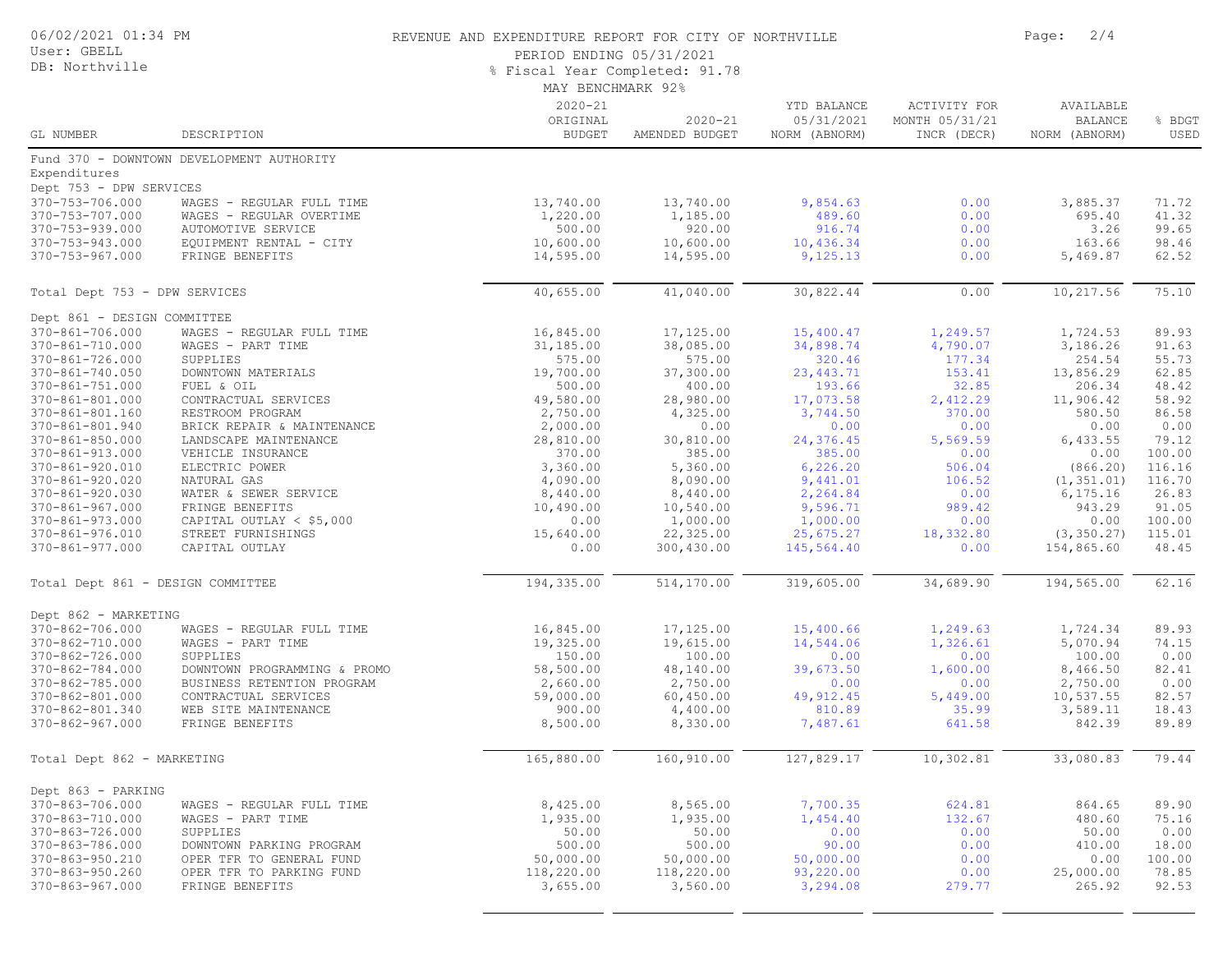#### User: GBELL DB: Northville

#### 06/02/2021 01:34 PM REVENUE AND EXPENDITURE REPORT FOR CITY OF NORTHVILLE PAGE: 3/4

PERIOD ENDING 05/31/2021

% Fiscal Year Completed: 91.78

| MAY BENCHMARK 92% |  |
|-------------------|--|
|-------------------|--|

| GL NUMBER                                      | DESCRIPTION                                   | $2020 - 21$<br>ORIGINAL<br><b>BUDGET</b> | $2020 - 21$<br>AMENDED BUDGET | YTD BALANCE<br>05/31/2021<br>NORM (ABNORM) | <b>ACTIVITY FOR</b><br>MONTH 05/31/21<br>INCR (DECR) | AVAILABLE<br><b>BALANCE</b><br>NORM (ABNORM) | % BDGT<br>USED  |
|------------------------------------------------|-----------------------------------------------|------------------------------------------|-------------------------------|--------------------------------------------|------------------------------------------------------|----------------------------------------------|-----------------|
|                                                | Fund 370 - DOWNTOWN DEVELOPMENT AUTHORITY     |                                          |                               |                                            |                                                      |                                              |                 |
| Expenditures                                   |                                               |                                          |                               |                                            |                                                      |                                              |                 |
| Total Dept 863 - PARKING                       |                                               | 182,785.00                               | 182,830.00                    | 155,758.83                                 | 1,037.25                                             | 27,071.17                                    | 85.19           |
|                                                |                                               |                                          |                               |                                            |                                                      |                                              |                 |
| Dept 864 - ORGANIZATIONAL                      |                                               |                                          |                               |                                            |                                                      |                                              |                 |
| 370-864-706.000                                | WAGES - REGULAR FULL TIME                     | 21,055.00                                | 21,410.00                     | 19,250.68                                  | 1,562.02                                             | 2,159.32                                     | 89.91           |
| 370-864-710.000                                | WAGES - PART TIME                             | 9,665.00                                 | 13,010.00                     | 7,271.94                                   | 663.28                                               | 5,738.06                                     | 55.90           |
| 370-864-726.000                                | SUPPLIES                                      | 850.00                                   | 1,150.00                      | 1,451.91                                   | 0.00                                                 | (301.91)                                     | 126.25          |
| 370-864-730.000                                | POSTAGE                                       | 100.00                                   | 100.00                        | 0.00                                       | 0.00                                                 | 100.00                                       | 0.00            |
| 370-864-731.000                                | PUBLICATIONS                                  | 65.00                                    | 65.00                         | 130.04                                     | 0.00                                                 | (65.04)                                      | 200.06          |
| 370-864-801.190                                | TECHNOLOGY SUPPORT & SERVICES                 | 2,100.00                                 | 6,750.00                      | 7,913.72                                   | 609.90                                               | (1, 163.72)                                  | 117.24          |
| 370-864-802.010                                | LEGAL SERVICES - GENERAL                      | 3,500.00                                 | 5,000.00                      | 5,165.00                                   | 405.00                                               | (165.00)                                     | 103.30          |
| $370 - 864 - 805.000$                          | AUDITING SERVICES                             | 4,965.00                                 | 4,965.00                      | 4,961.00                                   | 0.00                                                 | 4.00                                         | 99.92           |
| 370-864-900.000                                | PRINTING & PUBLISHING                         | 1,315.00                                 | 2,565.00                      | 2, 115.11                                  | 0.00                                                 | 449.89                                       | 82.46           |
| 370-864-910.000                                | LIABILITY & PROPERTY INS POOL                 | 6,460.00                                 | 6, 175.00                     | 4,373.18                                   | 0.00                                                 | 1,801.82                                     | 70.82           |
| 370-864-920.000                                | UTILITIES                                     | 1,420.00                                 | 1,420.00                      | 1,187.67                                   | 107.97                                               | 232.33                                       | 83.64           |
| $370 - 864 - 956.000$                          | CONTINGENCIES                                 | 2,980.00                                 | 0.00                          | 0.00                                       | 0.00                                                 | 0.00                                         | 0.00            |
| 370-864-958.000                                | MEMBERSHIP & DUES                             | 745.00                                   | 1,395.00                      | 1,395.00                                   | 0.00                                                 | 0.00                                         | 100.00          |
| $370 - 864 - 960.000$                          | EDUCATION & TRAINING                          | 1,250.00                                 | 850.00                        | 75.00                                      | 0.00                                                 | 775.00                                       | 8.82            |
| $370 - 864 - 967.000$<br>$370 - 864 - 967.020$ | FRINGE BENEFITS<br>OVERHEAD - ADMIN & RECORDS | 9,505.00                                 | 9,270.00                      | 8,693.35                                   | 741.96<br>0.00                                       | 576.65<br>0.00                               | 93.78<br>100.00 |
|                                                |                                               | 12,710.00                                | 12,710.00                     | 12,710.00                                  |                                                      |                                              |                 |
| Total Dept 864 - ORGANIZATIONAL                |                                               | 78,685.00                                | 86,835.00                     | 76,693.60                                  | 4,090.13                                             | 10,141.40                                    | 88.32           |
|                                                |                                               |                                          |                               |                                            |                                                      |                                              |                 |
| Dept 865 - ECONOMIC DEVELOPMENT                |                                               |                                          |                               |                                            |                                                      |                                              |                 |
| 370-865-706.000<br>370-865-710.000             | WAGES - REGULAR FULL TIME                     | 21,055.00                                | 21,410.00                     | 19,250.38                                  | 1,561.97<br>265.32                                   | 2,159.62                                     | 89.91<br>74.11  |
| 370-865-726.000                                | WAGES - PART TIME<br>SUPPLIES                 | 3,865.00<br>200.00                       | 3,925.00<br>150.00            | 2,908.79<br>0.00                           | 0.00                                                 | 1,016.21<br>150.00                           | 0.00            |
| 370-865-785.000                                | BUSINESS RETENTION PROGRAM                    | 500.00                                   | 500.00                        | 0.00                                       | 0.00                                                 | 500.00                                       | 0.00            |
| 370-865-967.000                                | FRINGE BENEFITS                               | 9,055.00                                 | 8,815.00                      | 8,178.54                                   | 694.22                                               | 636.46                                       | 92.78           |
|                                                |                                               |                                          |                               |                                            |                                                      |                                              |                 |
|                                                | Total Dept 865 - ECONOMIC DEVELOPMENT         | 34,675.00                                | 34,800.00                     | 30, 337.71                                 | 2,521.51                                             | 4,462.29                                     | 87.18           |
| Dept 945 - DEBT SERVICE                        |                                               |                                          |                               |                                            |                                                      |                                              |                 |
| $370 - 945 - 950.490$                          | OPER TFR TO DEBT SERVICE FUND                 | 174,335.00                               | 174,335.00                    | 174,335.00                                 | 0.00                                                 | 0.00                                         | 100.00          |
|                                                |                                               |                                          |                               |                                            |                                                      |                                              |                 |
| Total Dept 945 - DEBT SERVICE                  |                                               | 174,335.00                               | 174,335.00                    | 174,335.00                                 | 0.00                                                 | 0.00                                         | 100.00          |
| Dept 999 - RESERVE ACCOUNTS                    |                                               |                                          |                               |                                            |                                                      |                                              |                 |
| 370-999-999.000                                | UNALLOCATED RESERVE                           | 9,644.00                                 | 0.00                          | 0.00                                       | 0.00                                                 | 0.00                                         | 0.00            |
| Total Dept 999 - RESERVE ACCOUNTS              |                                               | 9,644.00                                 | 0.00                          | 0.00                                       | 0.00                                                 | 0.00                                         | 0.00            |
|                                                |                                               |                                          |                               |                                            |                                                      |                                              |                 |
| TOTAL EXPENDITURES                             |                                               | 880,994.00                               | 1,194,920.00                  | 915, 381.75                                | 52,641.60                                            | 279,538.25                                   | 76.61           |
|                                                |                                               |                                          |                               |                                            |                                                      |                                              |                 |
|                                                | Fund 370 - DOWNTOWN DEVELOPMENT AUTHORITY:    |                                          |                               |                                            |                                                      |                                              |                 |
| TOTAL REVENUES                                 |                                               | 880,994.00                               | 1,194,920.00                  | 1,048,966.15                               | 16,633.06                                            | 145, 953.85                                  | 87.79           |
| TOTAL EXPENDITURES                             |                                               | 880,994.00                               | 1,194,920.00                  | 915, 381.75                                | 52,641.60                                            | 279,538.25                                   | 76.61           |
| NET OF REVENUES & EXPENDITURES                 |                                               | 0.00                                     | 0.00                          | 133,584.40                                 | (36,008.54)                                          | (133, 584.40)                                | 100.00          |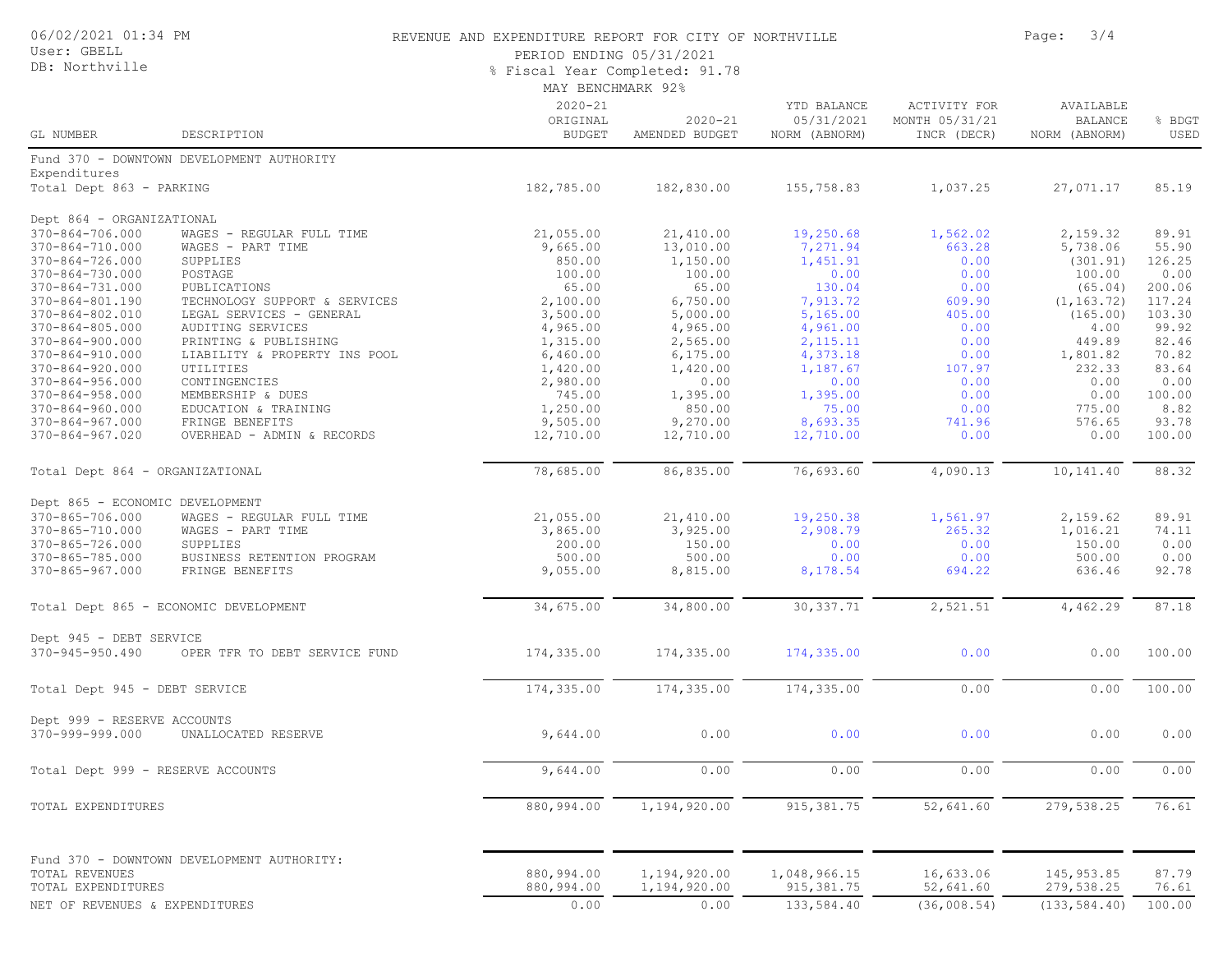User: LWard DB: No

#### 06/10/2021 03:46 PM INVOICE GL DISTRIBUTION REPORT FOR CITY OF NORTHVILLE POST DATES 05/01/2021 - 05/31/2021 BOTH JOURNALIZED AND UNJOURNALIZED

#### Attachment 4.b

| DB: Northville                               |                                            |                                         | BOTH JOURNALIZED AND UNJOURNALIZED<br>BOTH OPEN AND PAID          |             |                                         |                 |        |
|----------------------------------------------|--------------------------------------------|-----------------------------------------|-------------------------------------------------------------------|-------------|-----------------------------------------|-----------------|--------|
| GL Number                                    | Inv. Line Desc                             | Vendor                                  | Invoice Desc.                                                     | Invoice     | Due Date                                | Amountheck #    |        |
| Fund 370 DOWNTOWN DEVELOPMENT AUTHORITY      |                                            |                                         |                                                                   |             |                                         |                 |        |
| Dept 861 DESIGN COMMITTEE<br>370-861-726.000 |                                            |                                         |                                                                   | 3474069235  | 05/05/21                                |                 | 115618 |
|                                              | SUPPLIES                                   | STAPLES CREDIT PLAN                     | PENS, GLOVES, TRASH BAGS                                          | 442716      |                                         | 4.07            | 115767 |
| 370-861-726.000                              | SUPPLIES                                   |                                         | DETROIT CHEMICAL & PAP PAPERTOWELS FOR DOWNTOWN CLEANING          |             | 05/19/21                                | 65.27           | 115750 |
| 370-861-726.000                              | SUPPLIES                                   |                                         | NORTHVILLE STITCHING P T-SHIRTS FOR SEASONAL EMPLOYEES            | 79410       | 05/19/21                                | 108.00          |        |
| 370-861-740.050                              | DOWNTOWN MATERIALS                         |                                         | HOME DEPOT CREDIT SERV 6035 3225 3883 9337 MISC SUPPLIES          | 041321      | 05/05/21                                | 93.09           | 115652 |
| 370-861-740.050                              | DOWNTOWN MATERIALS                         | HOME DEPOT CREDIT SERV 6035322532048778 |                                                                   | 51321       | 06/02/21                                | 60.32           | 115859 |
| 370-861-801.000                              | CONTRACTUAL SERVICES                       | CLEAR RATE COMMUNICATI PHONE & INTERNET |                                                                   | 050921      | 05/05/21                                | 299.00          | 500440 |
| 370-861-801.000                              | CONTRACTUAL SERVICES                       | COMCAST CORPORATION                     | WIFI - TOWN SOUARE                                                | 051721      | 06/02/21                                | 286.08          | 115838 |
| 370-861-801.000                              | CONTRACTUAL SERVICES                       |                                         | MARC DUTTON IRRIGATION IRRIGATION SPRING TURN ON AND REPAI 200686 |             | 06/02/21                                | 1,827.21        | 115850 |
| 370-861-801.000                              | CONTRACTUAL SERVICES                       |                                         | ASCENSION PROVIDENCE H SEASONAL EMLOYEE PHYSICAL                  | 426684      | 06/02/21                                | 113.00          | 115861 |
| 370-861-801.160                              | RESTROOM PROGRAM                           | JOHN'S SANITATION                       | PORTA POTTY - TOWN SOUARE                                         | 1193        | 05/05/21                                | 185.00          | 115648 |
| 370-861-801.160                              | RESTROOM PROGRAM                           | JOHN'S SANITATION                       | PORTA POTTY                                                       | 1680        | 06/02/21                                | 185.00          | 115856 |
| $370 - 861 - 850.000$                        | LANDSCAPE MAINTENANCE                      | BEGONIA BROTHERS                        | CIRCLE PLANTERS - HOSTAS                                          | 11120       | 05/19/21                                | 5,516.00        | 115744 |
| 370-861-850.000                              | LANDSCAPE MAINTENANCE                      |                                         | HOME DEPOT CREDIT SERV 6035-3225-3883-9337 SEASONAL SUPPLI 051321 |             | 06/02/21                                | 53.59           | 115858 |
| 370-861-920.010                              | ELECTRIC CARS - 120 N WING DTE ENERGY      |                                         | ELECTRIC CHARGES $4/2/21 - 3/3/21$                                | 050321      | 05/19/21                                | 428.94          | 115741 |
| 370-861-920.010                              | 8671921 - 127 E MAIN - CC DTE ENERGY       |                                         | ELECTRIC CHARGES 4/17/21 - 5/17/21                                | 0417-051721 | 06/02/21                                | 77.10           | 115847 |
| 370-861-920.020                              | NATURAL GAS                                | CONSUMERS ENERGY                        | GAS USAGE                                                         | 051221      | 06/02/21                                | 106.52          | 500442 |
| 370-861-976.010                              | STREET FURNISHINGS                         |                                         | CONCEPTUAL SITE FURNIS 10 MEMORIAL BENCHES & 2 PLAQUES            | 15515       | 05/19/21                                | 14,150.00       | 115769 |
| 370-861-976.010                              | STREET FURNISHINGS                         | EMU AMERICAS LLC                        | OUTSIDE TABLES AND CHAIRS                                         | 0109404     | 05/19/21                                | 2,862.80        | 115776 |
| 370-861-976.010                              | STREET FURNISHINGS                         |                                         | CUSTOM ENGRAVING, INC 8 MEMORIAL BENCH PLAQUES                    | 10324       | 05/19/21                                | 1,320.00        | 115792 |
|                                              |                                            |                                         | Total For Dept 861 DESIGN COMMITTEE                               |             |                                         | 27,740.99       |        |
| Dept 862 MARKETING                           |                                            |                                         |                                                                   |             |                                         |                 |        |
| 370-862-784.000                              | DOWNTOWN PROGRAMMING & PROBEGONIA BROTHERS |                                         | 12' SKELETON                                                      | 5941        | 05/19/21                                | 1,600.00 115744 |        |
| CTA OCA CA1 AAA                              | $OMMOMMATAT$ CEDUTCR                       | היה דרגים ה-MTC ה- הזוגוג היהד          | MONEHITY OR BEEN TNEED FOR MAY                                    | $E = 2021$  | $\bigcap E$ / $\bigcap E$ / $\bigcap 1$ |                 |        |

| 370-862-801.000         | CONTRACTUAL SERVICES                          | JEANNE A. MICALLEF                      | MONTHLY PR RETAINER FOR MAY                                                   | $5 - 2021$  | 05/05/21 | 2,000.00 | 115615 |
|-------------------------|-----------------------------------------------|-----------------------------------------|-------------------------------------------------------------------------------|-------------|----------|----------|--------|
| 370-862-801.000         | CONTRACTUAL SERVICES                          |                                         | AARONSON MANAGEMENT, I STAGE BANNER FOR CONCERT SERIES                        | $1 - 33067$ | 05/05/21 | 235.00   | 115640 |
| 370-862-801.000         | CONTRACTUAL SERVICES                          | AARONSON MANAGEMENT, I 11 A-FRAME SIGNS |                                                                               | $1 - 33119$ | 05/19/21 | 420.75   | 115743 |
| 370-862-801.000         | CONTRACTUAL SERVICES                          | SARAH KENNEDY                           | GRAPHIC DESIGN FEE                                                            | 053         | 05/19/21 | 500.00   | 115764 |
| 370-862-801.000         | CONTRACTUAL SERVICES                          | JEANNE A. MICALLEF                      | PR MONTHLY RETAINER - JUNE                                                    | $6 - 2021$  | 06/02/21 | 2,000.00 | 115822 |
| 370-862-801.000         | CONTRACTUAL SERVICES                          | KIMPRINT INC                            | SOCIAL DISTRICT POSTCARDS                                                     | 64420       | 06/02/21 | 140.00   | 115823 |
| 370-862-801.000         | CONTRACTUAL SERVICES                          |                                         | AARONSON MANAGEMENT, I DDA OFFICE DOOR GRAPHIC                                | $I - 33153$ | 06/02/21 | 115.00   | 115853 |
| 370-862-801.000         | CONTRACTUAL SERVICES                          |                                         | AARONSON MANAGEMENT, I CONCERT A-FRAME SIGN                                   | $I - 33187$ | 06/02/21 | 38.25    | 115853 |
| 370-862-801.340         | WEB SITE MAINTENANCE                          | LORI WARD                               | REIMBURSE MAILCHIMP SUBSCRIPTION                                              | 05221       | 05/19/21 | 35.99    | 115752 |
|                         |                                               |                                         | Total For Dept 862 MARKETING                                                  |             |          | 7,084.99 |        |
| Dept 864 ORGANIZATIONAL |                                               |                                         |                                                                               |             |          |          |        |
| 370-864-801.190         | TECHNOLOGY SUPPORT & SERVISPLAY MEDIA INC     |                                         | CLOSED CAPTIONING - MARCH 21                                                  | 104483      | 05/05/21 | 46.00    | 115685 |
| 370-864-801.190         |                                               |                                         | TECHNOLOGY SUPPORT & SERVICARLISLE-WORTMAN ASSOC APR 2021 ELECTRONIC MEETINGS | 2160584     | 05/19/21 | 406.00   | 115748 |
| 370-864-801.190         | TECHNOLOGY SUPPORT & SERVISPLAY MEDIA INC     |                                         | CLOSED CAPTIONING SERVICE - APRIL 2 106639                                    |             | 05/19/21 | 69.50    | 115791 |
| 370-864-801.190         | TECHNOLOGY SUPPORT & SERVICOMCAST CORPORATION |                                         | DDA WIFI                                                                      | 051621      | 06/02/21 | 88.40    | 115837 |
| 370-864-802.010         | LEGAL SERVICES - GENERAL                      | PLUNKETT<br>COONEY                      | LEGAL FEES - GENERAL NOV 20 (18.1)                                            | 10780586    | 05/19/21 | 35.00    | 115740 |
| 370-864-802.010         | LEGAL SERVICES - GENERAL                      | ADKISON, NEED & ALLEN                   | LEGAL FEES - REAL ESTATE MARCH 21                                             | (124046)    | 05/19/21 | 370.00   | 115774 |
| 370-864-920.000         | UTILITIES                                     | CLEAR RATE COMMUNICATI PHONE & INTERNET |                                                                               | 050921      | 05/05/21 | 32.97    | 500440 |
|                         |                                               |                                         | Total For Dept 864 ORGANIZATIONAL                                             |             |          | 1,047.87 |        |

Total For Fund 370 DOWNTOWN DEVELOPMENT AUTHORITY 35,873.85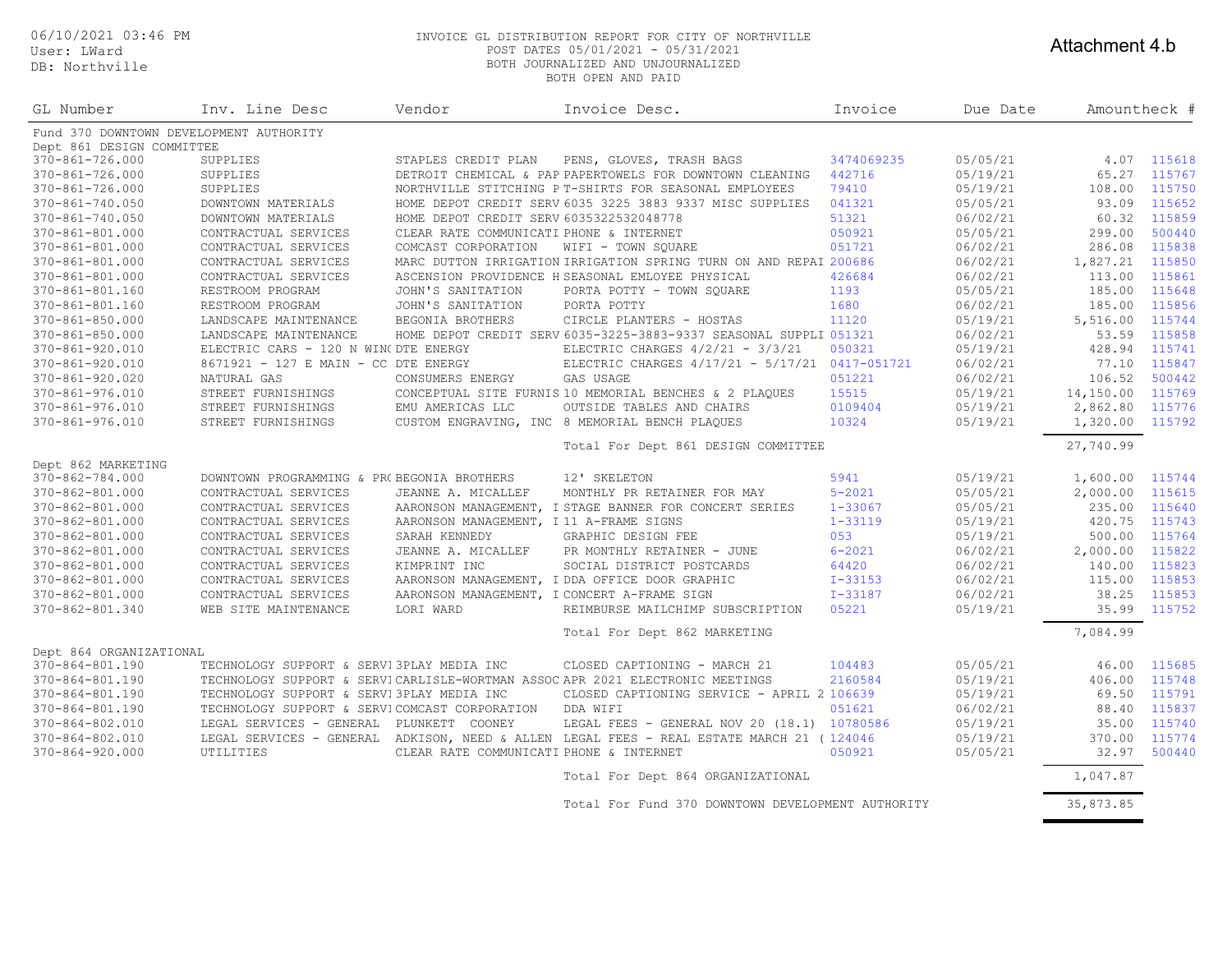### **DOWNTOWN DEVELOPMENT AUTHORITY Meeting of the DDA Board of Directors May 18, 2021 Zoom Meeting**

The May meeting of the DDA Board was called to order at 8:00 a.m.

### **ROLL CALL**

# **Present:** *Carolann Ayers, Margene Buckhave, John Casey, Aaron Cozart, Jim Long, Ryan McKindles, Greg Presley, Shawn Riley, Mary Starring*

- **Absent:** *Mayor Brian Turnbull, DJ Boyd*
- **Also Present:** *Lori Ward/DDA Executive Director, Jeri Johnson/DDA Marketing & Communications Director, Marilyn Price/City Council, Dave Gutman/Resident, Barbara Morowski-Brown/City Council, Fred Sheill/Resident*

### **AUDIENCE COMMENTS**

None

### **APPROVAL OF AGENDA AND CONSENT AGENDA**

Long noted that Redford Lock was used to do some work for the City and suggested using Northville Lock in the future because they are a local company. Ward stated that the work was commissioned by DPW but she would reach out and share the information with DPW for future purchases.

**Motion by McKindle, seconded by Ayers** to approve the Agenda and Consent Agenda as amended. **Motion carried unanimously**.

#### **SUMMER MUSIC SERIES**

Ward highlighted the changes in the Jag Entertainment contract. First, because of additional sponsorship money obtained the DDA has been able to add more concerts for a total of 46 beginning Memorial Day weekend through the end of October. The total cost of the expanded series is \$27,600. The second change in the contract is the concert performance time, they will now be Friday and Saturday from  $7 - 9$  pm. Lastly, Jag Entertainment modified the language of the clause to eliminate the need to get signed statements from participating parties alleviating Boyd's concern.

Presley questioned now that the pandemic guidelines have been lifted whether the DDA could have concerts back on the stage in Town Square. Ward said for this year the DDA has already booked smaller groups to play on the streets but they could possibly move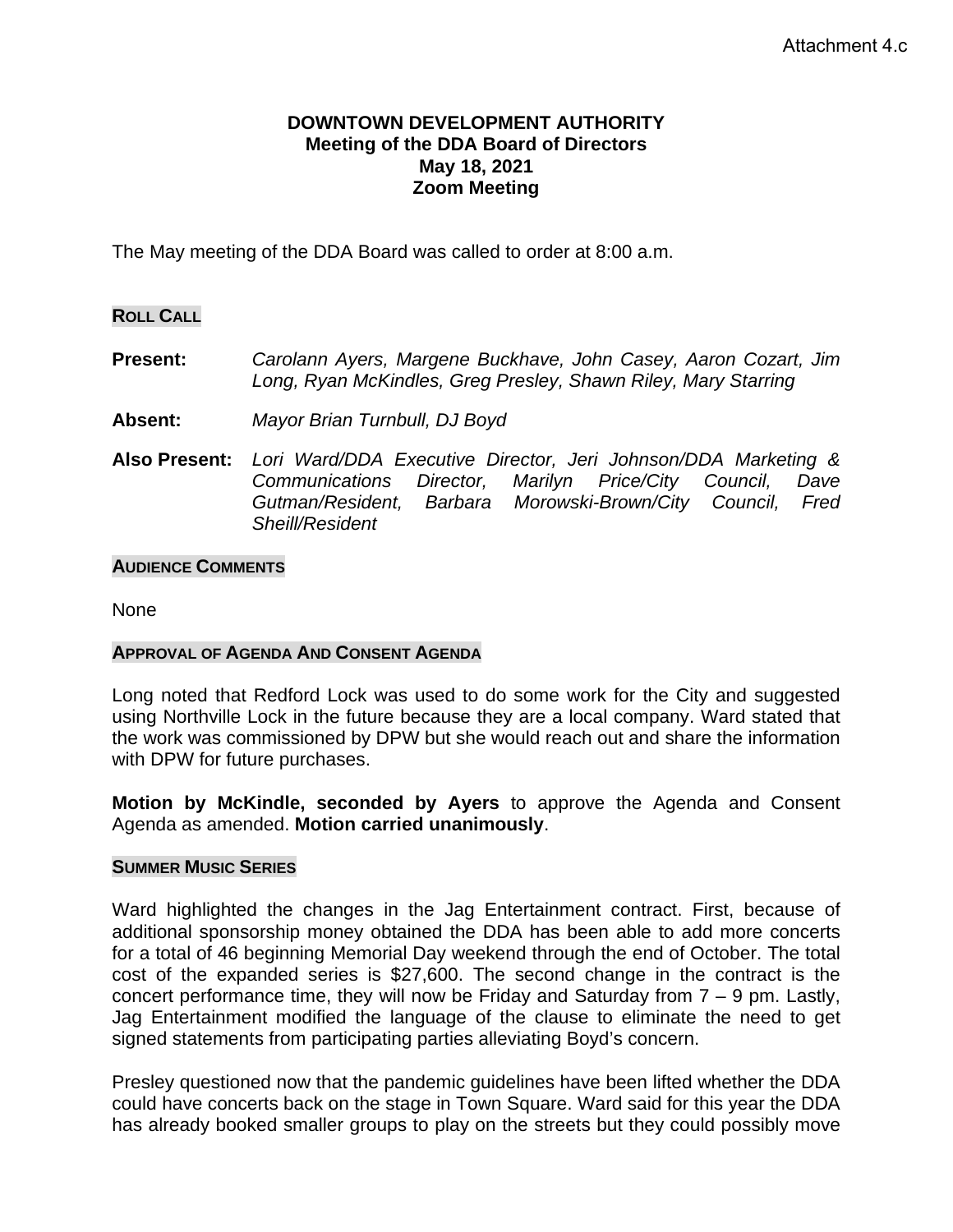to the stage if that is what the Board desires. The street concerts helped promote the restaurants and merchants because people were able to stroll through town while listening to music. Riley said putting the Main Street concerts in front of the Marquis allowed more people to hear and see the bands. Long asked if and when the Friday Concerts will be brought back to Town Square like they were before the pandemic. Ward said the DDA Board will need to discuss what the future concerts will look like in the downtown now that all outdoor restrictions have been lifted. Ayers suggested to just continue with the concerts the way they are now but be open and flexible to changing in the future if need be. Riley suggested in the future we use the three weekends the City has secured at Ford Field for larger concerts.

Johnson provided a sponsorship update. The DDA has currently raised \$19,000 with the potential of another \$4,500. Johnson was surprised at how successful fundraising has been given the how difficult the Covid 19 was on the business community. Ward said that given the increase in sponsorship money the DDA will have additional funds for other projects.

**Motion by Starring, seconded by McKindles** to approve the amended contract with JAG Entertainment. **Motion carried unanimously**.

## **EV CHARGING STATION UPDATE**

Ward met with Pat Sullivan after our May Board meeting concerning the EV Charging Stations. Sullivan suggested that the City/DDA work with the City's engineers (Fleis & Vandenbrink) to acquire and install the new EV charging stations with a pay feature and apply for the \$2,500 commercial rebate from DTE Energy. The engineering fees would be paid for out of the City's Parking Fund. It was also suggested that the City/DDA and Fleis & Vendenbrink select a vendor for the project that would manage the system for a percentage of the revenue produced through the pay feature, similar to the arrangement that the DDA has been discussing with ERC to replace the City's downtown decorative streetlights. This would provide ongoing management services for existing and future EV charging station.

A meeting between the City, DDA, and Fleis & Vandenbrink has been set up for Thursday, May 20th to discuss the project. Long requested at the meeting that the DDA/City look at pay as you go vendors that would provide income for the City/DDA.

Presley suggested the DDA look at how well the City is electrified for future increased needs in the downtown district. He suggested looking at this at the same time as we look at EV Charging Stations. Ayers said electricity would fall under infrastructure and would be part of the City's responsibility not the DDA's. Long suggested looking at EV providers that would give the City/DDA a percentage of the pay as you go revenue.

Starring expressed a concern about the large cords running behind the Stands creating a tripping hazard. Buckhave suggested using outdoor mats to cover the cords.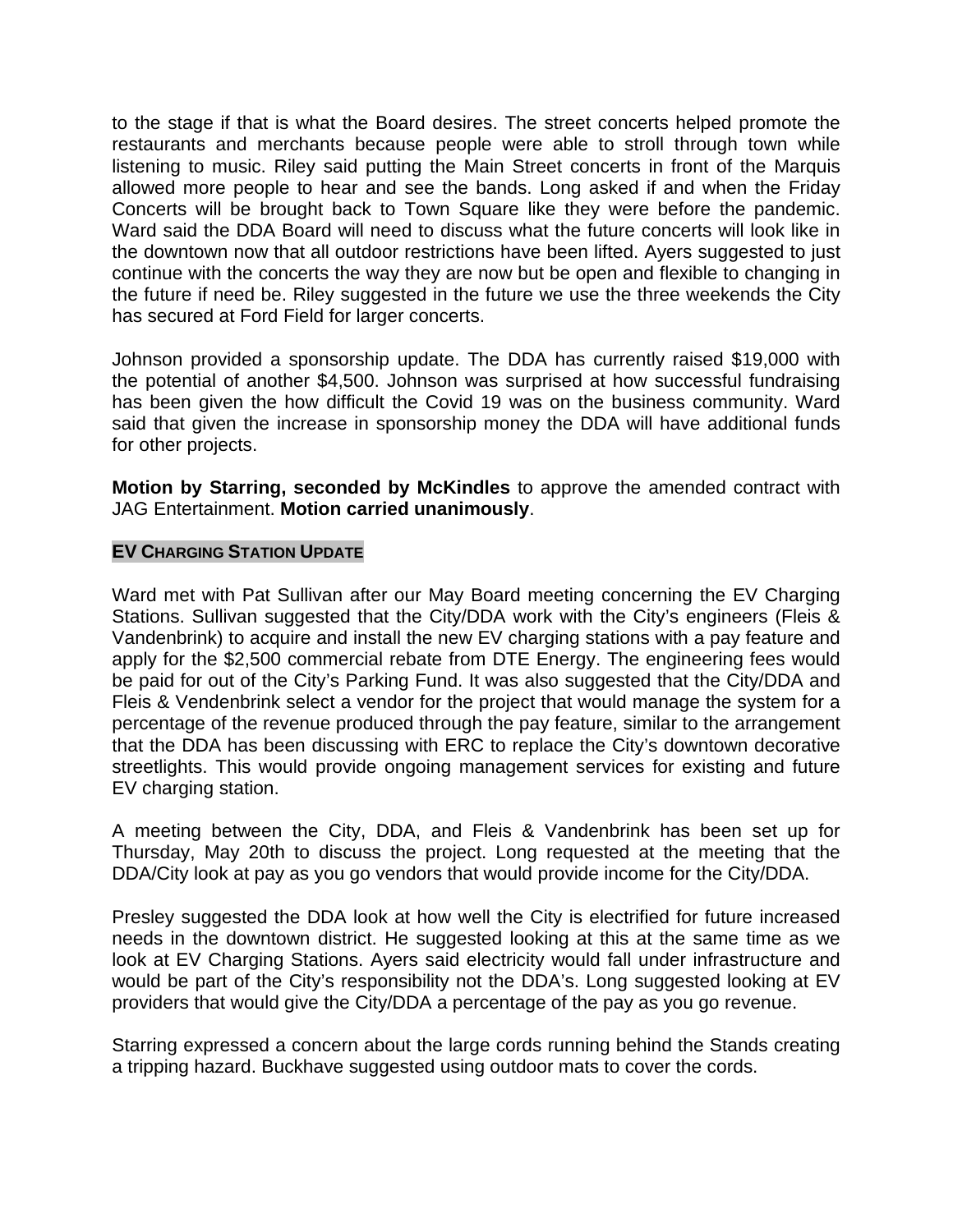## **SOCIAL DISTRICT DISCUSSION**

Ward said several ideas have been floated on how to improve the 4 entrances leading into the Social District.

The ideas centered on these concepts:

- Installing Tivoli lights overhead on N. Center and E. Main Street, similar to what we have in Town Square. Easements would need to be acquired by the property owners to be able to attach to the front façade of the buildings. DDA staff has reached out to the electrician that did the work in Town Square this summer to get an estimate for the work. The work in Town Square was \$11,000 so the lights in the streets would be in the range of \$75,000. Another option would be to line the buildings with Tivoli lights.
- Providing a banner over the orange water barricades that would welcome visitors to the Social District.
- Moving the triple barrels to the entranceways. They will be filled with summer color.
- Replace the damaged barricades and signs with new materials.
- Yet to be determined is what to replace the police cars with. The area needs to be hardened, yet mobile to allow for equipment and emergency vehicles to pass through.

Presley mentioned a low fence was suggested at the Main & Center entrance that would have a gentle curve to define the edges of where a car can pull off and provide some continuity. Presley said the orange barriers are necessary to alert drivers of the road closures so there is only so much the DDA can do to beautify. Presley suggested if the street closures become more permanent in the future the DDA could purchase attractive bollards and possibly build a stage at the north end of Center Street. Presley said right now the priority should be softening the entrances in an economical way to make them look more attractive. Adding some height with trees and bushes would help soften the entrances. McKindle suggested contacting a company like Planterra that rents plants to businesses.

In order to determine what meets codes, DDA staff is meeting with Fleis and Vandenbrink, the City's Engineers next week to get input ahead of any additional design work.

Ward stated that over the past few months the DDA has also been discussing what to do with the Pods and Stands over the summer months. The initial purpose of the structures was to provide alternative dining and food vending opportunities when there were restrictions on the capacity allowed for indoor dining and requirements for social distancing in place. As the restaurants opened back up to 25% and then 50% occupancy, it became harder and harder to fill the stands. The restaurants were busy running both their indoor and outdoor areas and were unable to also vend from Stand. In addition, staffing has been a real challenge for all of the restaurants. Now that summer is almost here, the DDA needs to decide what to do with the structures. The topic has been discussed at several DDA meetings and committee meetings, as well as with the new Social District Committee. Each committee has a different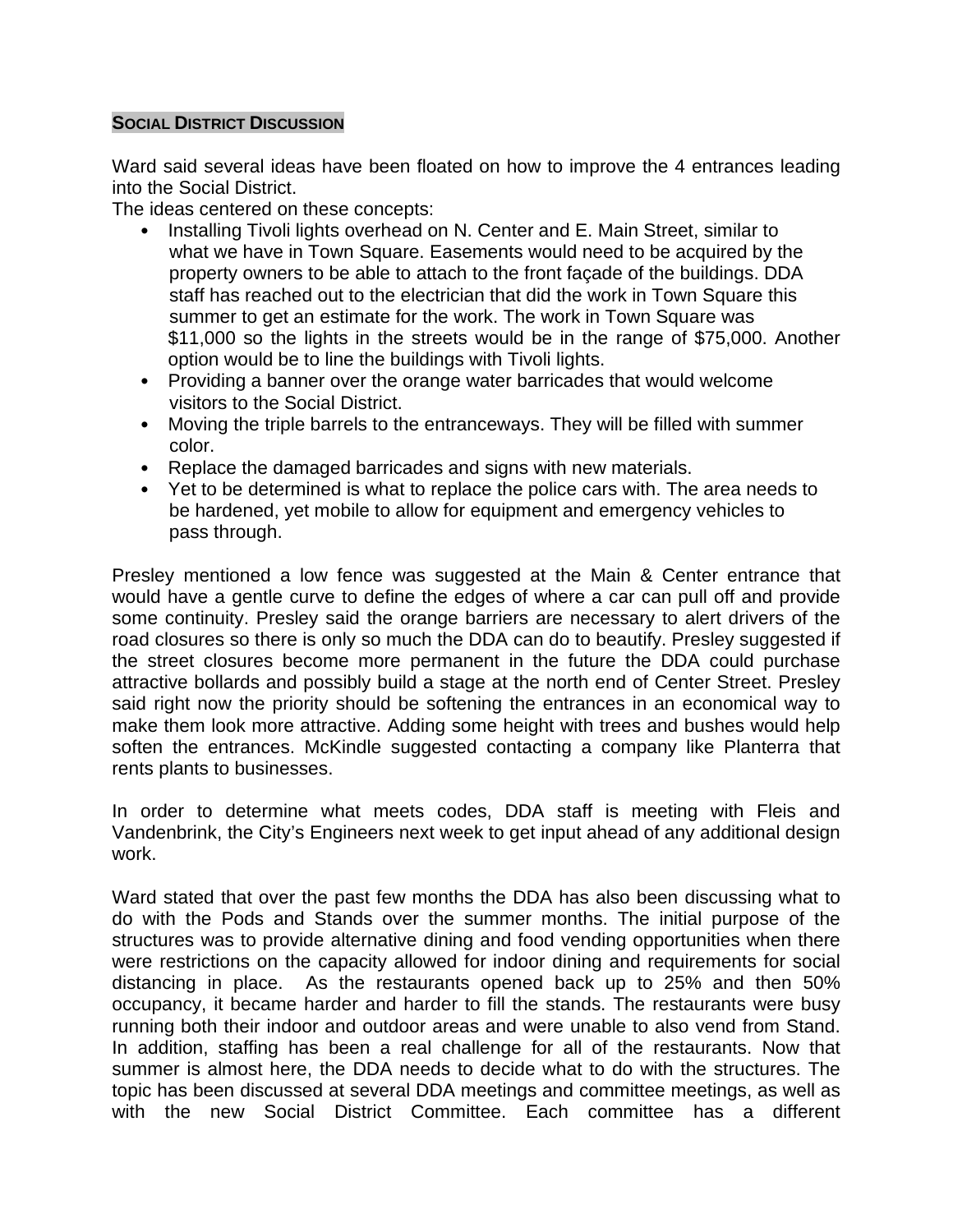recommendation on what to do, in fact each member of each committee has a different recommendation.

Recommendations include:

- Removing all of the Pods and Stands for the season and put them in storage (storage location to be determined). They could be reinstalled after Halloween.
- Move all of the Pods and Stands to Center Street and install mid-block. This would form a kind of food court and place to gather. This would require participation of the restaurants downtown or outside food vendors/trucks.
- Keeping 2 of the double Pods for use as a covered area for the Friday and Saturday night music. The remaining 2 Pods and 4 Stands would be move to storage.
- Remove just the Stands and allow the pods to be used for gatherings.

Ward asked all the restaurants their opinion about if they would be using the Stands in the future. Browndog was the only response and said they would not use the Stands since they are now open outside and inside and have no additional staff. Given the current usage the DDA Staff recommends that the Pods and Stands be store for the summer, and reinstalled in the fall (date to be determined).

Riley felt that a band could definitely fit in a Pod and would be a good alternative use of the space. Presley suggested all the Pods and Stands be on Center Street to create more synergy for the vendors. Casey felt if the food Stands are not used, they should be removed. Johnson said there has been a bit more interest from vendors lately in using the Stands but still not a consistent schedule. Ward said we need to be careful moving all the Stands to Center Street because we would be blocking the businesses storefronts. Long feels the two Stands in Town Square should be removed so more people can enjoy that area. Cozart questioned how difficult is it to move the Stands and where would they be stored. Ward said they would need to use a forklift and it is not easy to transport them. The DDA would most likely store them at the DPW yard. Buckhave feels we have not had enough time to test whether the Stands will be utilized more in the summer months. She also suggested moving the Stands to the side wall (near Spice Merchants) in Town Square to get them out of the center of the square. Long agrees moving the Stands in Town Square off to the side would be a good solution.

**Motion by Long, seconded by Cozart** to move the Town Square Stands off to the side (west wall) and leaving the other Stands and Pods where they currently are located. **Motion carried unanimously.**

### **COMMITTEE INFORMATION AND UPDATES**

- *a. Design Committee:* None
- *b. Marketing Committee:*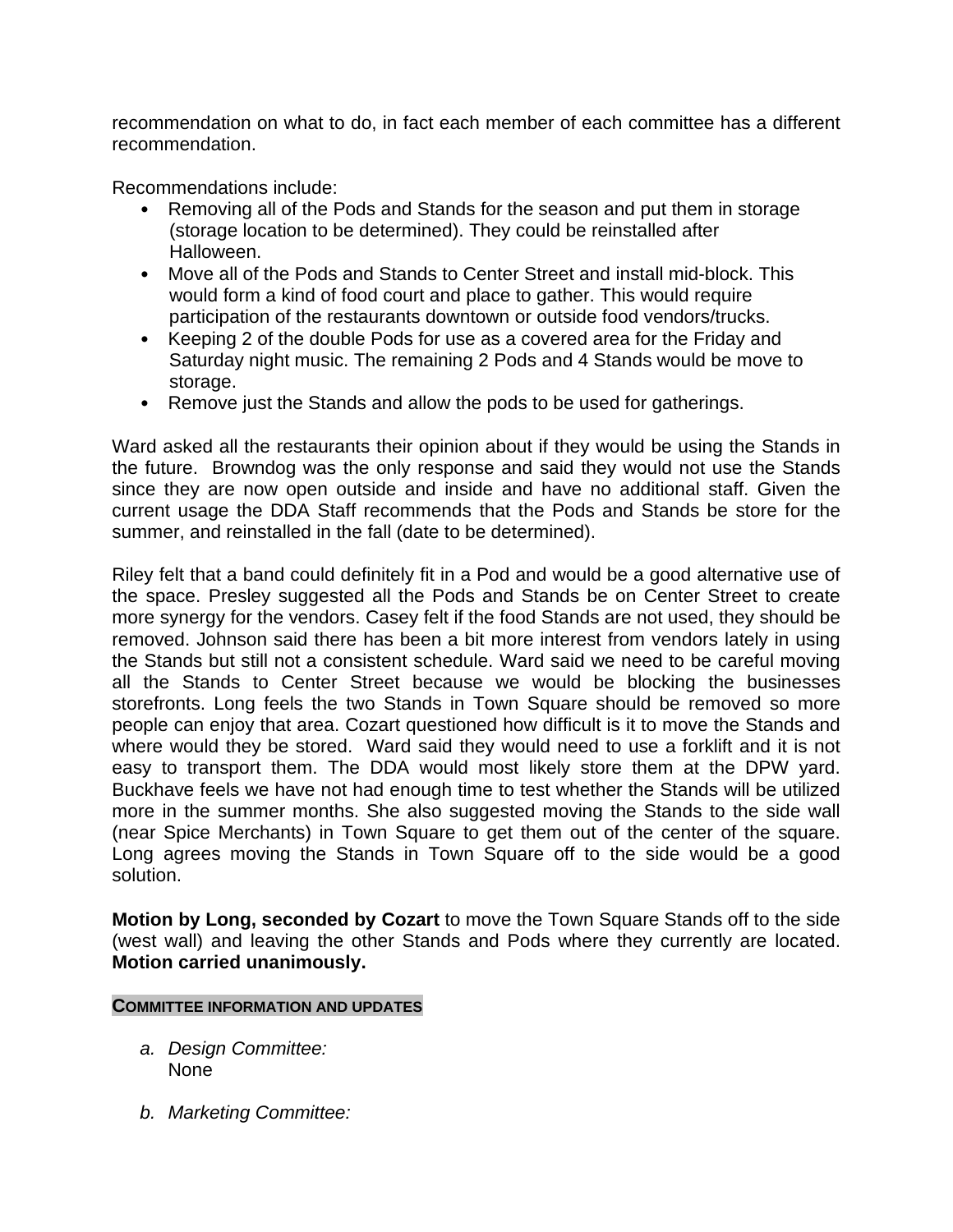Riley said the Committee met and talked about upcoming community events.

- *c. Parking Committee:* None
- *d. Organizational Committee:* None
- *e. Economic Development Committee:* None
- *f. Sustainability Committee:* Gutman said the Sustainability Committee along with the DPW has bolstered its Tree City USA designation by planting 100 trees.

### **BOARD AND STAFF COMMUNICATIONS**

Beautification Day in downtown Northville is cancelled.

**Motion by Starring, seconded by Casey** to adjourn the DDA Board meeting. **Motion carried unanimously**.

## **Meeting adjourned at 9:25 am**

Respectfully submitted, Jeri Johnson, Marketing and Communications Director Northville DDA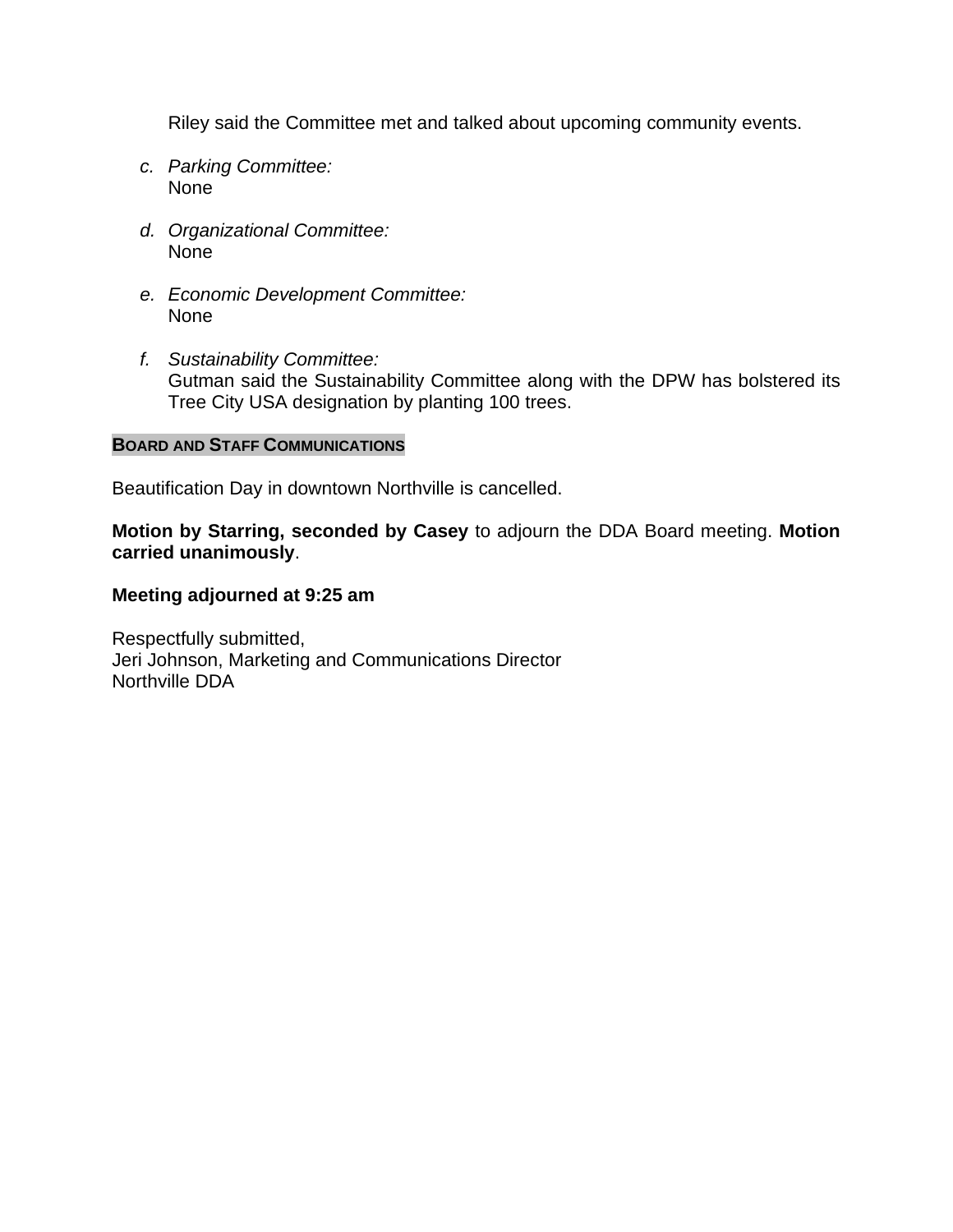#### User: swiktorowski DB: Northville

#### QUARTERLY BUDGET AMENDMENT REPORT FOR CITY OF NORTHVILLE

## Attachment 4.d

Year Ended 06/30/2021

#### 4TH QUARTER BUDGET AMENDMENTS

Fund 370 DOWNTOWN DEVELOPMENT AUTHORITY

| GL NUMBER                                                                                                                                                                                | DESCRIPTION                                                                                                                                                                                                                            | ADOPTED<br><b>BUDGET</b>                                             | QTR 1<br>AMENDMENTS                                                                                | QTR 2<br>AMENDMENTS                                                                                        | QTR 3<br>AMENDMENTS                                                      | QTR 4<br>AMENDMENTS                                                                    | FINAL<br>AMENDED<br><b>BUDGET</b>                               | YTD<br><b>ACTUAL</b>                                             | PCT OF<br><b>BUDGET</b><br>USED                                       |
|------------------------------------------------------------------------------------------------------------------------------------------------------------------------------------------|----------------------------------------------------------------------------------------------------------------------------------------------------------------------------------------------------------------------------------------|----------------------------------------------------------------------|----------------------------------------------------------------------------------------------------|------------------------------------------------------------------------------------------------------------|--------------------------------------------------------------------------|----------------------------------------------------------------------------------------|-----------------------------------------------------------------|------------------------------------------------------------------|-----------------------------------------------------------------------|
| DEPT: 000-                                                                                                                                                                               |                                                                                                                                                                                                                                        |                                                                      |                                                                                                    |                                                                                                            |                                                                          |                                                                                        |                                                                 |                                                                  |                                                                       |
| <b>GRANTS</b><br>370-000-528.000                                                                                                                                                         | OTHER FEDERAL GRANTS                                                                                                                                                                                                                   | $\circ$                                                              | 18,866                                                                                             | 142                                                                                                        | 1,204                                                                    | $\mathbf{0}$                                                                           | 20,212                                                          | 20,212                                                           | 100.00                                                                |
|                                                                                                                                                                                          | <b>GRANTS</b>                                                                                                                                                                                                                          | $\circ$                                                              | 18,866                                                                                             | 142                                                                                                        | 1,204                                                                    | $\circ$                                                                                | 20,212                                                          | 20,212                                                           | 100.00                                                                |
|                                                                                                                                                                                          |                                                                                                                                                                                                                                        |                                                                      |                                                                                                    |                                                                                                            |                                                                          |                                                                                        |                                                                 |                                                                  |                                                                       |
| GRANTS & OTHER LOCAL SOURCES<br>370-000-586.020<br>370-000-586.080                                                                                                                       | SPONSORSHIPS<br>DONATIONS/SPONSORSHIPS                                                                                                                                                                                                 | 39,500<br>$\circ$                                                    | (14, 500)<br>$\mathbf{0}$                                                                          | $\overline{0}$<br>270,430                                                                                  | (5,000)<br>$\mathbf{0}$                                                  | 26,900<br>(145, 100)                                                                   | 46,900<br>125,330                                               | 46,900<br>125,330                                                | 100.00<br>100.00                                                      |
|                                                                                                                                                                                          | GRANTS & OTHER LOCAL SOURCES                                                                                                                                                                                                           | 39,500                                                               | (14, 500)                                                                                          | 270,430                                                                                                    | (5,000)                                                                  | (118, 200)                                                                             | 172,230                                                         | 172,230                                                          | 100.00                                                                |
| INTEREST<br>370-000-664.000<br>370-000-664.190<br>$370 - 000 - 664.200$<br>370-000-664.300<br>$370 - 000 - 664.400$<br>$370 - 000 - 664.500$<br>$370 - 000 - 664.600$<br>370-000-664.700 | INTEREST - COMERICA INVESTMENT<br>INTEREST - MI CLASS 1 DIST<br>LONG TERM INVESTMENT EARNINGS<br>UNREALIZED MARKET CHANGE IN IN<br>INVESTMENT POOL BANK FEES<br>INVESTMENT ADVISORY FEES<br>BANK LOCKBOX FEES<br><b>CUSTODIAL FEES</b> | 5,000<br>750<br>5,000<br>$\circ$<br>(400)<br>(750)<br>(550)<br>(130) | (4, 985)<br>(650)<br>1,000<br>300<br>$\mathbf 0$<br>$\mathbf{0}$<br>$\mathbf{0}$<br>$\overline{0}$ | $\mathbf 0$<br>$\mathbf{0}$<br>$\mathbf{0}$<br>(300)<br>300<br>$\mathbf{0}$<br>$\mathbf 0$<br>$\mathbf{0}$ | $\mathbf{0}$<br>(25)<br>$\mathbf{0}$<br>(2,000)<br>85<br>150<br>400<br>5 | $\overline{0}$<br>(20)<br>175<br>$\overline{0}$<br>(5)<br>$\overline{0}$<br>(40)<br>15 | 15<br>55<br>6,175<br>(2,000)<br>(20)<br>(600)<br>(190)<br>(110) | 15<br>51<br>5,876<br>(1, 722)<br>(18)<br>(486)<br>(136)<br>(101) | 102.80<br>92.42<br>95.15<br>86.10<br>88.90<br>80.94<br>71.64<br>91.48 |
|                                                                                                                                                                                          | INTEREST                                                                                                                                                                                                                               | 8,920                                                                | (4, 335)                                                                                           | $\circ$                                                                                                    | (1, 385)                                                                 | 125                                                                                    | 3,325                                                           | 3,479                                                            | 104.65                                                                |
| LICENSES, FEES, & PERMITS<br>370-000-476.130                                                                                                                                             | OUTDOOR DINING/RETAIL<br>PERMIT                                                                                                                                                                                                        | $\circ$                                                              | $\mathbf{0}$                                                                                       | $\mathbf 0$                                                                                                | 18,000                                                                   | 4,139                                                                                  | 22,139                                                          | 22,139                                                           | 100.00                                                                |
|                                                                                                                                                                                          |                                                                                                                                                                                                                                        |                                                                      |                                                                                                    |                                                                                                            |                                                                          |                                                                                        |                                                                 |                                                                  |                                                                       |
|                                                                                                                                                                                          | LICENSES, FEES, & PERMITS                                                                                                                                                                                                              | $\circ$                                                              | $\circ$                                                                                            | $\mathbb O$                                                                                                | 18,000                                                                   | 4,139                                                                                  | 22,139                                                          | 22,139                                                           | 100.00                                                                |
| MISCELLANEOUS REVENUES<br>370-000-659.110<br>$370 - 000 - 666.000$<br>$370 - 000 - 667.000$                                                                                              | RENTS-SHORT TERM<br>MISCELLANEOUS REVENUE<br>INSURANCE PROCEEDS                                                                                                                                                                        | 500<br>200<br>$\circ$                                                | (500)<br>$\mathbf{0}$<br>4,422                                                                     | $\mathbf 0$<br>$\mathbf 0$<br>$\mathbf 0$                                                                  | 2,000<br>$\mathbf 0$<br>$\mathbf{0}$                                     | (1, 660)<br>(200)<br>650                                                               | 340<br>0<br>5,072                                               | 340<br>$\circ$<br>5,072                                          | 100.00<br>0.00<br>100.01                                              |
|                                                                                                                                                                                          | MISCELLANEOUS REVENUES                                                                                                                                                                                                                 | 700                                                                  | 3,922                                                                                              | $\mathbb O$                                                                                                | 2,000                                                                    | (1, 210)                                                                               | 5,412                                                           | 5,412                                                            | 100.01                                                                |
| PROPERTY TAXES<br>370-000-403.000<br>370-000-403.010<br>370-000-403.040<br>370-000-417.000<br>370-000-418.000                                                                            | CURRENT PROPERTY TAXES<br>DDA OPERATING LEVY<br>LOCAL COMMUNITY STABILIZATION<br>DLNO PERSONAL PROPERTY TAXES C<br>PROPERTY TAXES - OTHER                                                                                              | 737,956<br>61,418<br>34,000<br>$\circ$<br>(1, 500)                   | (30, 817)<br>$\overline{0}$<br>92<br>$\mathbf{0}$<br>500                                           | 26,019<br>(3)<br>$\mathbf 0$<br>$\mathbf 0$<br>$\mathbf{0}$                                                | 1,076<br>72<br>$\circ$<br>$\mathbf{0}$<br>500                            | $\mathbf 0$<br>(480)<br>$\mathbf 0$<br>312<br>500                                      | 734,234<br>61,007<br>34,092<br>312<br>$\circ$                   | 734,235<br>61,007<br>34,092<br>312<br>129                        | 100.00<br>100.00<br>100.00<br>99.89<br>0.00                           |
|                                                                                                                                                                                          | PROPERTY TAXES                                                                                                                                                                                                                         | 831,874                                                              | (30, 225)                                                                                          | 26,016                                                                                                     | 1,648                                                                    | 332                                                                                    | 829,645                                                         | 829,775                                                          | 100.02                                                                |
| FUND BALANCE RESERVE<br>370-000-699.010                                                                                                                                                  | APPROP OF PRIOR YEAR'S SURPLUS                                                                                                                                                                                                         | $\circ$                                                              | 42,008                                                                                             | 6,412                                                                                                      | (21, 277)                                                                | (27, 143)                                                                              | $\circ$                                                         | 0                                                                | 0.00                                                                  |
|                                                                                                                                                                                          | FUND BALANCE RESERVE                                                                                                                                                                                                                   | $\circ$                                                              | 42,008                                                                                             | 6,412                                                                                                      | (21, 277)                                                                | (27, 143)                                                                              | $\circ$                                                         | $\circ$                                                          | 100.00                                                                |
| TOTALS FOR DEPT 000-                                                                                                                                                                     |                                                                                                                                                                                                                                        | 880,994                                                              | 15,736                                                                                             | 303,000                                                                                                    | (4, 810)                                                                 | (141, 957)                                                                             | 1,052,963                                                       | 1,053,247                                                        | 100.03                                                                |
| TOTAL Revenues                                                                                                                                                                           |                                                                                                                                                                                                                                        | 880,994                                                              | 15,736                                                                                             | 303,000                                                                                                    | (4, 810)                                                                 | (141, 957)                                                                             | 1,052,963                                                       | 1,053,247                                                        | 100.03                                                                |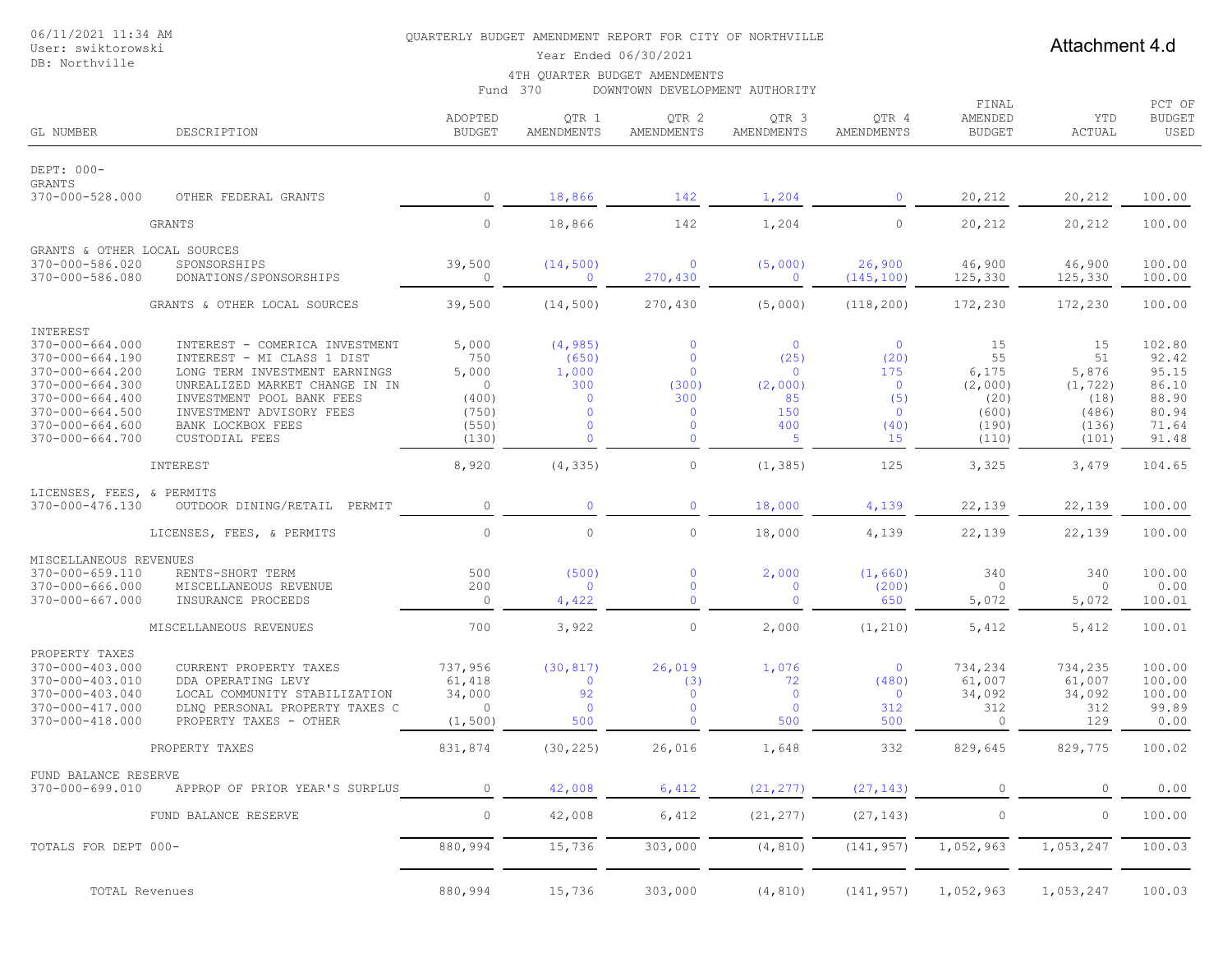#### User: swiktorowski

#### DB: Northville

#### QUARTERLY BUDGET AMENDMENT REPORT FOR CITY OF NORTHVILLE **FOR SAMILLY SECTION** Page: 2/3

#### Year Ended 06/30/2021

#### 4TH QUARTER BUDGET AMENDMENTS

Fund 370 DOWNTOWN DEVELOPMENT AUTHORITY

|                                          |                                                     |                  |                          |                              |                           |                         | FINAL             |                        | PCT OF           |
|------------------------------------------|-----------------------------------------------------|------------------|--------------------------|------------------------------|---------------------------|-------------------------|-------------------|------------------------|------------------|
|                                          |                                                     | ADOPTED          | QTR 1                    | QTR 2                        | QTR <sub>3</sub>          | QTR 4                   | AMENDED           | YTD                    | <b>BUDGET</b>    |
| GL NUMBER                                | DESCRIPTION                                         | <b>BUDGET</b>    | AMENDMENTS               | AMENDMENTS                   | AMENDMENTS                | AMENDMENTS              | <b>BUDGET</b>     | ACTUAL                 | USED             |
| DEPT: 753-DPW SERVICES                   |                                                     |                  |                          |                              |                           |                         |                   |                        |                  |
| 370-753-706.000                          | WAGES - REGULAR FULL TIME                           | 13,740           | $\Omega$                 | $\overline{0}$               | $\mathbf 0$               | (2,000)                 | 11,740            | 10,229                 | 87.13            |
| 370-753-707.000                          | WAGES - REGULAR OVERTIME                            | 1,220            | $\Omega$                 | (35)                         | $\circ$                   | (500)                   | 685               | 490                    | 71.47            |
| $370 - 753 - 939.000$                    | AUTOMOTIVE SERVICE                                  | 500              | $\Omega$                 | 35                           | 385                       | (385)                   | 535               | 917                    | 171.35           |
| 370-753-943.000                          | EQUIPMENT RENTAL - CITY                             | 10,600           | $\Omega$                 | $\overline{0}$               | $\mathbf 0$               | 600                     | 11,200            | 10,886                 | 97.20            |
| 370-753-967.000                          | FRINGE BENEFITS                                     | 14,595           | $\Omega$                 | $\mathbf{0}$                 | $\overline{0}$            | (4,000)                 | 10,595            | 9,482                  | 89.50            |
| TOTALS FOR DEPT 753-DPW SERVICES         |                                                     | 40,655           | $\circ$                  | $\circ$                      | 385                       | (6, 285)                | 34,755            | 32,004                 | 92.08            |
| DEPT: 861-DESIGN COMMITTEE               |                                                     |                  |                          |                              |                           |                         |                   |                        |                  |
| 370-861-706.000                          | WAGES - REGULAR FULL TIME                           | 16,845           | $\Omega$                 | $\mathbf 0$                  | 280                       | 25                      | 17,150            | 16,025                 | 93.44            |
| 370-861-710.000                          | WAGES - PART TIME                                   | 31,185           | $\Omega$                 | $\mathbf{0}$                 | 6,900                     | 4,400                   | 42,485            | 38,495                 | 90.61            |
| 370-861-726.000                          | SUPPLIES                                            | 575              | $\mathbf{0}$             | $\mathbf{0}$                 | $\mathbf 0$               | (225)                   | 350               | 320                    | 91.56            |
| 370-861-740.050                          | DOWNTOWN MATERIALS                                  | 19,700           | 17,600                   | $\mathbf{0}$                 | $\circ$                   | (13, 855)               | 23,445            | 23,444                 | 99.99            |
| 370-861-751.000                          | FUEL & OIL                                          | 500              | $\Omega$                 | $\mathbf 0$                  | (100)                     | (150)                   | 250               | 194                    | 77.46            |
| 370-861-801.000                          | CONTRACTUAL SERVICES                                | 49,580           | 1,650                    | $\mathbf{0}$                 | (22, 250)                 | (10, 000)               | 18,980            | 17,074                 | 89.96            |
| 370-861-801.160                          | RESTROOM PROGRAM                                    | 2,750            | $\mathbf{0}$             | 1,000                        | 575                       | $\overline{0}$          | 4,325             | 3,745                  | 86.58            |
| 370-861-801.940<br>$370 - 861 - 850.000$ | BRICK REPAIR & MAINTENANCE<br>LANDSCAPE MAINTENANCE | 2,000<br>28,810  | $\mathbf 0$<br>$\Omega$  | $\mathbf 0$<br>$\mathbf{0}$  | (2,000)                   | $\overline{0}$<br>3,000 | $\circ$<br>33,810 | $\mathbf{0}$<br>24,376 | 0.00<br>72.10    |
| 370-861-913.000                          | VEHICLE INSURANCE                                   | 370              | 15                       | $\Omega$                     | 2,000<br>$\mathbf 0$      | $\overline{0}$          | 385               | 385                    | 100.00           |
| 370-861-920.010                          | ELECTRIC POWER                                      | 3,360            | 1,000                    | $\mathbf{0}$                 | 1,000                     | 2,200                   | 7,560             | 6,226                  | 82.36            |
| 370-861-920.020                          | NATURAL GAS                                         | 4,090            | $\mathbf{0}$             | $\mathbf{0}$                 | 4,000                     | 1,600                   | 9,690             | 9,441                  | 97.43            |
| 370-861-920.030                          | WATER & SEWER SERVICE                               | 8,440            | $\mathbf{0}$             | $\mathbf{0}$                 | $\mathbf{0}$              | (4,000)                 | 4,440             | 2,265                  | 51.01            |
| 370-861-967.000                          | FRINGE BENEFITS                                     | 10,490           | $\mathbf{0}$             | $\mathbf{0}$                 | 50                        | 460                     | 11,000            | 10,206                 | 92.78            |
| 370-861-973.000                          | CAPITAL OUTLAY $<$ \$5,000                          | $\circ$          | $\Omega$                 | $\mathbf{0}$                 | 1,000                     | $\overline{0}$          | 1,000             | 1,000                  | 100.00           |
| 370-861-976.010                          | STREET FURNISHINGS                                  | 15,640           | 2,185                    | $\mathbf{0}$                 | 4,500                     | 3,350                   | 25,675            | 25,675                 | 100.00           |
| 370-861-977.000                          | CAPITAL OUTLAY                                      | $\circ$          | $\mathbf{0}$             | 300,430                      | $\mathbf{0}$              | (154, 865)              | 145,565           | 145,564                | 100.00           |
|                                          | TOTALS FOR DEPT 861-DESIGN COMMITTEE                | 194,335          | 22,450                   | 301,430                      | (4, 045)                  | (168, 060)              | 346,110           | 324,435                | 93.74            |
| DEPT: 862-MARKETING                      |                                                     |                  |                          |                              |                           |                         |                   |                        |                  |
| 370-862-706.000                          | WAGES - REGULAR FULL TIME                           | 16,845           | $\mathbf{0}$             | $\mathbf 0$                  | 280                       | 25                      | 17,150            | 16,025                 | 93.44            |
| 370-862-710.000                          | WAGES - PART TIME                                   | 19,325           | $\mathbf{0}$             | $\mathbf{0}$                 | 290                       | (3, 115)                | 16,500            | 15,138                 | 91.75            |
| 370-862-726.000                          | SUPPLIES                                            | 150              | $\mathbf{0}$             | $\mathbf{0}$                 | (50)                      | (100)                   | 0                 | $\mathbf{0}$           | 0.00             |
| 370-862-784.000                          | DOWNTOWN PROGRAMMING & PROMO                        | 58,500           | (4,000)                  | $\mathbf{0}$                 | (6, 360)                  | (8, 465)                | 39,675            | 39,674                 | 100.00           |
| 370-862-785.000                          | BUSINESS RETENTION PROGRAM                          | 2,660            | $\mathbf{0}$             | $\mathbf{0}$                 | 90                        | (2, 750)                | 0                 | $\mathbf{0}$           | 0.00             |
| 370-862-801.000                          | CONTRACTUAL SERVICES                                | 59,000           | 6,450                    | $\mathbf 0$                  | (5,000)                   | (9,000)                 | 51,450            | 49,912                 | 97.01            |
| 370-862-801.340                          | WEB SITE MAINTENANCE                                | 900              | $\mathbf 0$              | $\mathbf 0$                  | 3,500                     | $\mathbf 0$             | 4,400             | 811                    | 18.43            |
| 370-862-967.000                          | FRINGE BENEFITS                                     | 8,500            | $\Omega$                 | $\mathbf{0}$                 | (170)                     | 70                      | 8,400             | 7,801                  | 92.87            |
| TOTALS FOR DEPT 862-MARKETING            |                                                     | 165,880          | 2,450                    | $\circ$                      | (7, 420)                  | (23, 335)               | 137,575           | 129,361                | 94.03            |
| DEPT: 863-PARKING                        |                                                     |                  |                          |                              |                           |                         |                   |                        |                  |
| 370-863-706.000                          | WAGES - REGULAR FULL TIME                           | 8,425            | $\mathbf{0}$             | $\mathbf{0}$                 | 140                       | 10                      | 8,575             | 8,013                  | 93.44            |
| 370-863-710.000                          | WAGES - PART TIME                                   | 1,935            | $\Omega$                 | $\mathbf 0$                  | $\mathbf 0$               | (285)                   | 1,650             | 1,514                  | 91.74            |
| 370-863-726.000                          | SUPPLIES                                            | 50               | $\Omega$                 | $\Omega$                     | $\overline{0}$            | (50)                    | $\circ$           | $\mathbf{0}$           | 0.00             |
| 370-863-786.000                          | DOWNTOWN PARKING PROGRAM                            | 500              | $\Omega$                 | $\mathbf{0}$                 | $\overline{0}$            | (410)                   | 90                | 90                     | 100.00           |
| 370-863-950.210                          | OPER TFR TO GENERAL FUND                            | 50,000           | $\Omega$<br>$\Omega$     | $\mathbf{0}$<br>$\mathbf{0}$ | $\overline{0}$<br>$\circ$ | $\circ$                 | 50,000            | 50,000                 | 100.00<br>100.00 |
| 370-863-950.260<br>370-863-967.000       | OPER TFR TO PARKING FUND<br>FRINGE BENEFITS         | 118,220<br>3,655 | $\Omega$                 | $\Omega$                     | (95)                      | (25,000)<br>130         | 93,220<br>3,690   | 93,220<br>3,433        | 93.02            |
| TOTALS FOR DEPT 863-PARKING              |                                                     | 182,785          | $\circ$                  | $\circ$                      | 45                        | (25, 605)               | 157,225           | 156,270                | 99.39            |
|                                          |                                                     |                  |                          |                              |                           |                         |                   |                        |                  |
| DEPT: 864-ORGANIZATIONAL                 |                                                     |                  |                          |                              |                           |                         |                   |                        |                  |
| 370-864-706.000                          | WAGES - REGULAR FULL TIME                           | 21,055           | $\mathbf{0}$             | $\mathbf 0$                  | 355                       | 25                      | 21,435            | 20,032                 | 93.45            |
| 370-864-710.000                          | WAGES - PART TIME                                   | 9,665            | $\mathbf{0}$<br>$\Omega$ | $\mathbf 0$                  | 3,345                     | (3, 585)                | 9,425             | 7,569                  | 80.31            |
| 370-864-726.000<br>370-864-730.000       | SUPPLIES<br>POSTAGE                                 | 850<br>100       | $\mathbf 0$              | $\mathbf 0$<br>$\mathbf 0$   | 300<br>$\mathbf 0$        | 305<br>(100)            | 1,455<br>$\circ$  | 1,464<br>$\circ$       | 100.60<br>0.00   |
| 370-864-731.000                          | PUBLICATIONS                                        | 65               | $\mathbf 0$              | $\mathbf 0$                  | $\mathbf{0}$              | 65                      | 130               | 130                    | 100.03           |
| 370-864-801.190                          | TECHNOLOGY SUPPORT & SERVICES                       | 2,100            | 665                      | 1,020                        | 2,965                     | 2,185                   | 8,935             | 7,914                  | 88.57            |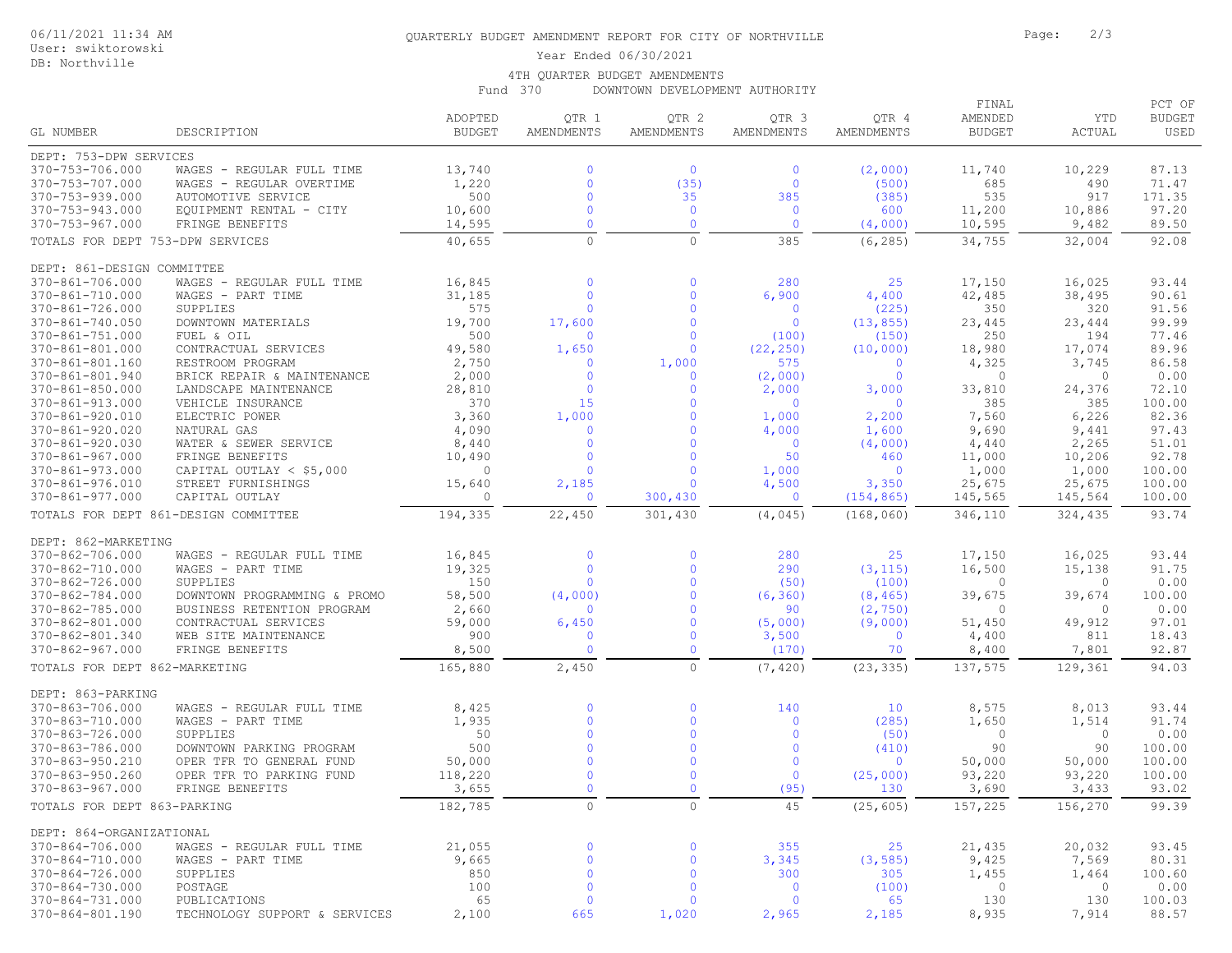User: swiktorowski DB: Northville

#### Year Ended 06/30/2021

#### 4TH QUARTER BUDGET AMENDMENTS

Fund 370 DOWNTOWN DEVELOPMENT AUTHORITY

|                                    |                                          |                          |                     |                                       |                                |                     | PCT OF<br>FINAL          |                             |                       |
|------------------------------------|------------------------------------------|--------------------------|---------------------|---------------------------------------|--------------------------------|---------------------|--------------------------|-----------------------------|-----------------------|
| GL NUMBER                          | DESCRIPTION                              | ADOPTED<br><b>BUDGET</b> | OTR 1<br>AMENDMENTS | OTR <sub>2</sub><br><b>AMENDMENTS</b> | OTR <sub>3</sub><br>AMENDMENTS | OTR 4<br>AMENDMENTS | AMENDED<br><b>BUDGET</b> | <b>YTD</b><br><b>ACTUAL</b> | <b>BUDGET</b><br>USED |
| 370-864-802.010                    | LEGAL SERVICES - GENERAL                 | 3,500                    | $\Omega$            | $\mathbf{0}$                          | 1,500                          | 1,500               | 6,500                    | 5,165                       | 79.46                 |
| 370-864-805.000                    | AUDITING SERVICES                        | 4,965                    | $\mathbf{0}$        | $\mathbf{0}$                          | $\Omega$                       | $\mathbf{0}$        | 4,965                    | 4,961                       | 99.92                 |
| $370 - 864 - 900.000$              | PRINTING & PUBLISHING                    | 1,315                    | $\mathbf{0}$        | $\mathbf{0}$                          | 1,250                          | $\Omega$            | 2,565                    | 2,116                       | 82.49                 |
| $370 - 864 - 910.000$              | LIABILITY & PROPERTY INS POOL            | 6,460                    | (285)               | $\mathbf{0}$                          | $\circ$                        | (1, 800)            | 4,375                    | 4,373                       | 99.96                 |
| $370 - 864 - 920.000$              | UTILITIES                                | 1,420                    | $\overline{0}$      | $\Omega$                              | $\Omega$                       | (120)               | 1,300                    | 1,263                       | 97.13                 |
| $370 - 864 - 956.000$              | CONTINGENCIES                            | 2,980                    | $\Omega$            | $\mathbf{0}$                          | (2, 980)                       | $\mathbf{0}$        | $\bigcap$                | $\Omega$                    | 0.00                  |
| $370 - 864 - 958.000$              | MEMBERSHIP & DUES                        | 745                      | 100                 | 550                                   | $\Omega$                       | $\Omega$            | 1,395                    | 1,395                       | 100.00                |
| 370-864-960.000                    | EDUCATION & TRAINING                     | 1,250                    | $\overline{0}$      | $\mathbf{0}$                          | (400)                          | (775)               | 75                       | 75                          | 100.00                |
| 370-864-967.000                    | FRINGE BENEFITS                          | 9,505                    | $\mathbf{0}$        | $\mathbf{0}$                          | (235)                          | 475                 | 9,745                    | 9,068                       | 93.05                 |
| 370-864-967.020                    | OVERHEAD - ADMIN & RECORDS               | 12,710                   | $\Omega$            | $\Omega$                              | $\Omega$                       | $\Omega$            | 12,710                   | 12,710                      | 100.00                |
| TOTALS FOR DEPT 864-ORGANIZATIONAL |                                          | 78,685                   | 480                 | 1,570                                 | 6,100                          | (1, 825)            | 85,010                   | 78,235                      | 92.03                 |
| DEPT: 865-ECONOMIC DEVELOPMENT     |                                          |                          |                     |                                       |                                |                     |                          |                             |                       |
| 370-865-706.000                    | WAGES - REGULAR FULL TIME                | 21,055                   | $\mathbf 0$         | $\mathbf 0$                           | 355                            | 25                  | 21,435                   | 20,031                      | 93.45                 |
| 370-865-710.000                    | WAGES - PART TIME                        | 3,865                    | $\Omega$            | $\Omega$                              | 60                             | (635)               | 3,290                    | 3,028                       | 92.02                 |
| 370-865-726.000                    | SUPPLIES                                 | 200                      | $\mathbf{0}$        | $\mathbf{0}$                          | (50)                           | (150)               | $\Omega$                 | $\mathbf{0}$                | 0.00                  |
| 370-865-785.000                    | BUSINESS RETENTION PROGRAM               | 500                      | $\Omega$            | $\Omega$                              | $\circ$                        | (500)               | $\cap$                   | $\cap$                      | 0.00                  |
| $370 - 865 - 967.000$              | FRINGE BENEFITS                          | 9,055                    | $\Omega$            | $\mathbf{0}$                          | (240)                          | 345                 | 9,160                    | 8,522                       | 93.04                 |
|                                    | TOTALS FOR DEPT 865-ECONOMIC DEVELOPMENT | 34,675                   | $\Omega$            | $\circ$                               | 125                            | (915)               | 33,885                   | 31,581                      | 93.20                 |
| DEPT: 945-DEBT SERVICE             |                                          |                          |                     |                                       |                                |                     |                          |                             |                       |
| $370 - 945 - 950.490$              | OPER TFR TO DEBT SERVICE FUND            | 174,335                  | $\mathbf{0}$        | $\mathbf 0$                           | $\Omega$                       | $\mathbf{0}$        | 174,335                  | 174,335                     | 100.00                |
| TOTALS FOR DEPT 945-DEBT SERVICE   |                                          | 174,335                  | $\circ$             | $\circ$                               | $\circ$                        | $\circ$             | 174,335                  | 174,335                     | 100.00                |
| DEPT: 999-RESERVE ACCOUNTS         |                                          |                          |                     |                                       |                                |                     |                          |                             |                       |
| 370-999-999.000                    | UNALLOCATED RESERVE                      | 9,644                    | (9,644)             | $\mathbf{0}$                          | $\Omega$                       | 84,068              | 84,068                   | $\Omega$                    | 0.00                  |
|                                    | TOTALS FOR DEPT 999-RESERVE ACCOUNTS     | 9,644                    | (9,644)             | $\circ$                               | $\Omega$                       | 84,068              | 84,068                   | $\Omega$                    | 0.00                  |
| TOTAL Expenditures                 |                                          | 880,994                  | 15,736              | 303,000                               | (4, 810)                       | (141, 957)          | 1,052,963                | 926,221                     | 87.96                 |
|                                    |                                          |                          |                     |                                       |                                |                     |                          |                             |                       |
| TOTAL FOR FUND 370                 |                                          |                          |                     |                                       |                                |                     |                          |                             |                       |
| REVENUES:                          |                                          | 880,994                  | 15,736              | 303,000                               | (4, 810)                       | (141, 957)          | 1,052,963                | 1,053,248                   | 100.03                |
| <b>EXPENDITURES</b>                |                                          | 880,994                  | 15,736              | 303,000                               | (4, 810)                       | (141, 957)          | 1,052,963                | 926,220                     | 87.96                 |
| NET OF REVENUES vs. EXPENDITURES   |                                          | $\circ$                  | $\circ$             | 0                                     | $\circ$                        | $\circ$             | $\Omega$                 | 127,028                     | 0.00                  |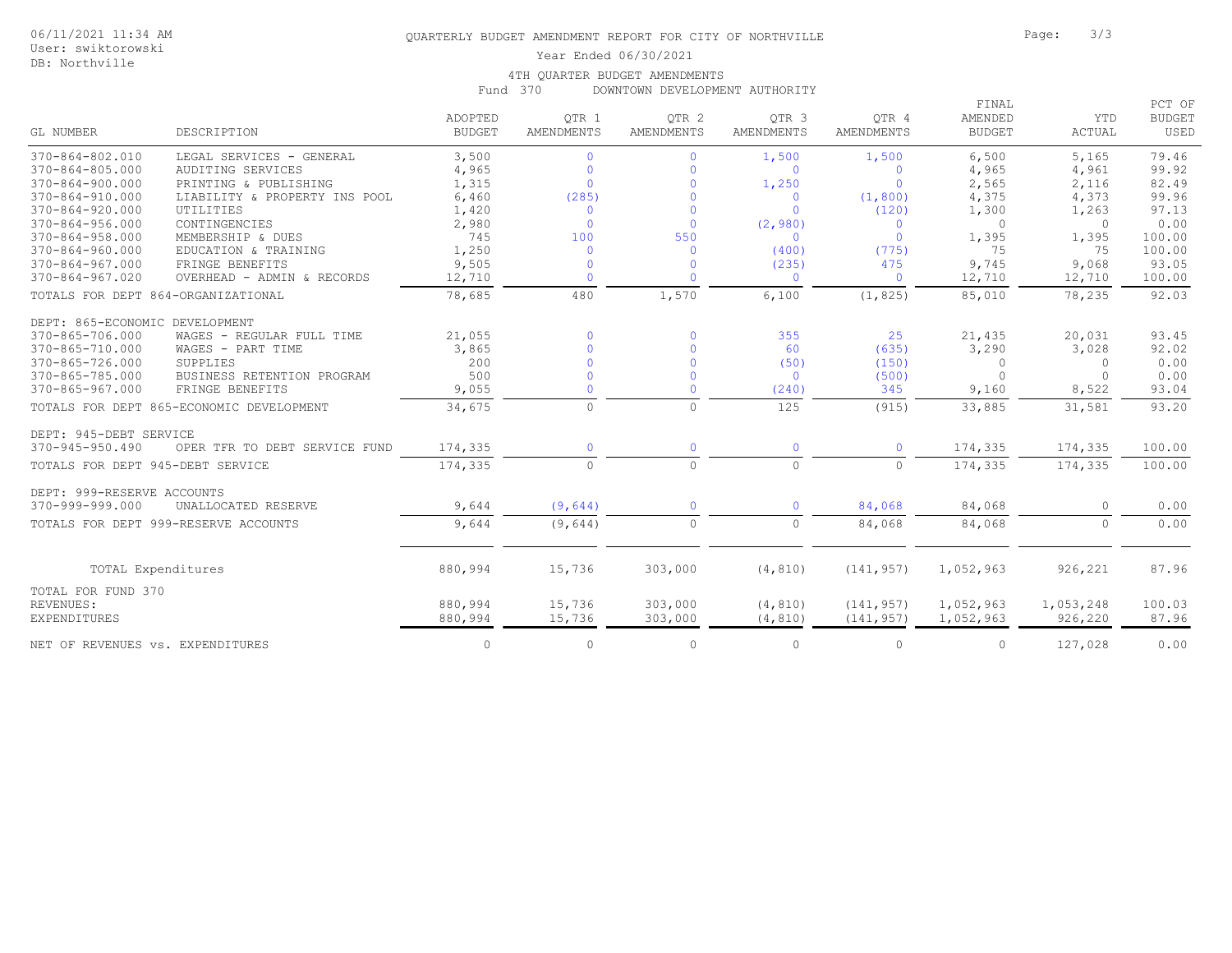

# June Project Updates

## *Light Conversion Update*

The DTE audit has been completed and ERC is working with DTE to provide additional information on number of poles, cost per pole, ownership in order for ERC to provide a proposal to the DDA Board. This should be an agenda item for the Board's July meeting.

## *Changes to Surveillance System*

DDA Staff has been meeting with the Chief of Police and several outside vendors to review the prospect to expand the City/DDA surveillance system. This would make it easier for the Police Department to monitor the Social District and to follow up on accidents and crimes committed downtown. The preferred vendor has evaluated the existing system and has asked to meet with the City's IT vendors for additional information. The meeting will be set up for this week. Currently the DDA has not budgeted any funds for surveillance system upgrades. Any DDA project would require a budget amendment and use of the DDA's Fund Balance to accomplish.

## *EV Charging Stations*

The DDA and DPW met with Fleis & VandenBrink three weeks ago to discuss the possibility of having F & V assist with the upgrade of the City/DDA's EV charging Equipment. The upgrade would include adding a method of payment to the chargers so that the DDA was not footing the bill for the energy consumption which is currently running about \$5,000 a year. F & V included a staff member out of their Grand Rapids office that is knowledgeable about EV charging stations and would be involved in the project. The City is asking F & V to take over the management of the project and advise the City/DDA on potentially expanding the system as well using the current Commercial Abatement provided by DTE. A meeting is scheduled for next week to discuss the project and review a proposal by F & V.

### *Moving Pods and Stands*

The DDA Board of Directors voted at their recent DDA meeting to move the food stands out of the middle of the Town Square to the west area of Town Square between the raised planters. DPW moved the Stands in Town Square this week to the area between the raised planters. All other pods and stands remain in their existing location. There are limited locations where the pods and stands can be plugged in using City/DDA special event outlets.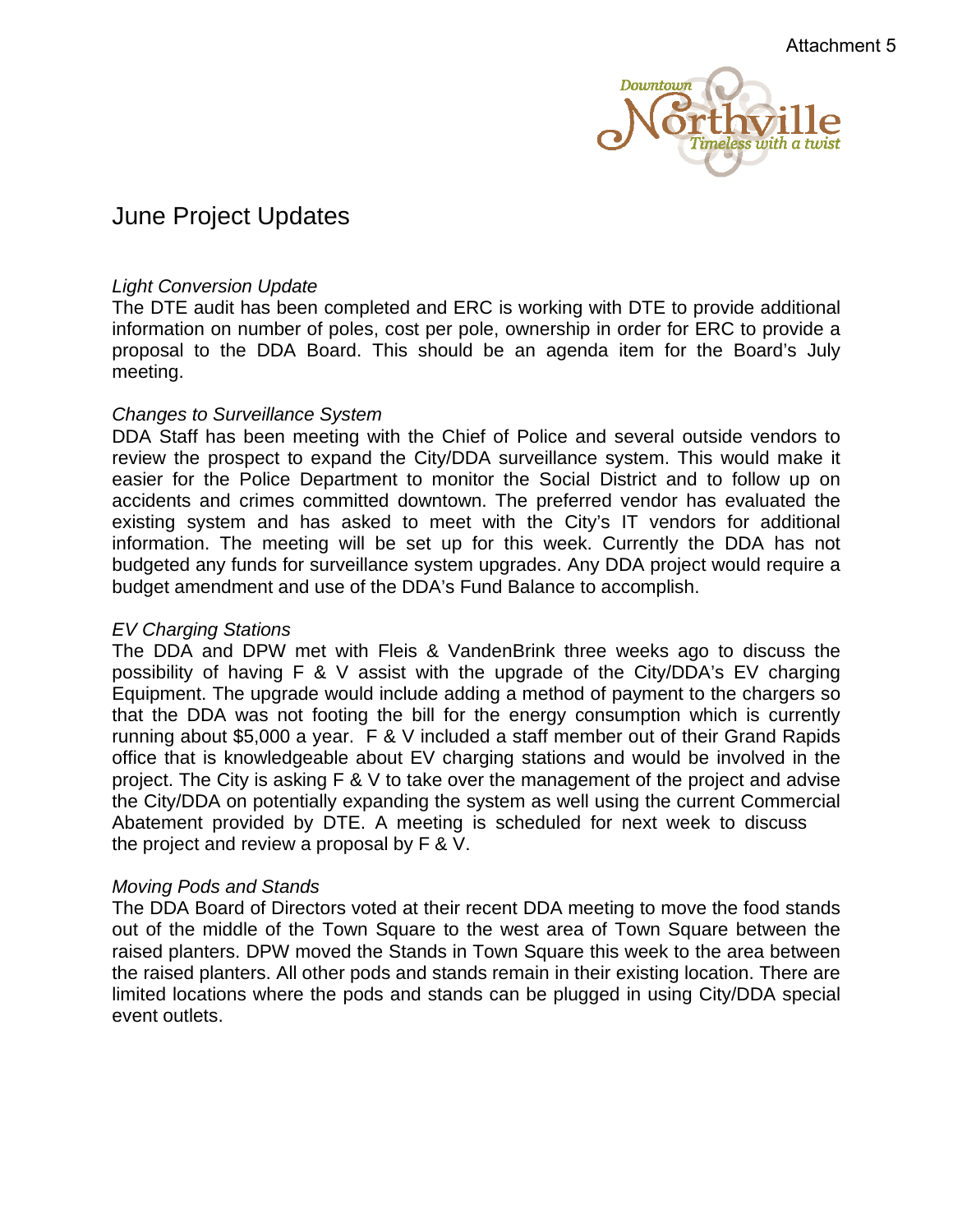#### *ADA Compliance*

Over the weekend, the DDA received an email from a resident with a concern for the outdoor dining areas not being handicapped accessible. The structures area enclosed by planters and fencing that makes it difficult to access the dining area. I spoke to Brent Strong this morning and he agreed that they need to be modified to meet ADA requirements either from the street or from the sidewalk. DDA will reach out to the restaurant owners and provide a date that they must be modified and cc Strong.

#### *Electrical Work*

The DDA has requested proposals from Don Green, Green Electrical to modify the pods and the stands so that the lights will turn off at a set time. Currently it is an off/on switch and the structures are being left on all night resulting in increased electrical costs to the DDA. The DDA has also requested an estimate to install Tivoli lights overhead on Main and Center Streets that would crisscross the streets. Easements would be required from the property owner. DDA staff has also reached out to Begonia Brothers for an estimate to install the Tivoli lights as well. Begonia Brothers currently installs and maintains the DDA's Christmas lighting in and around Town Square. A large portion of Begonia Brothers work is in the lighting area.

### *MainCentre Parking Deck Agreement*

There is a schedule facilitation on Wednesday, June 10<sup>th</sup> with Singh, the DDA and an outside facilitator to try to reach an agreement on the City/DDA's request for Singh to participate in the capital improvement projects needed to keep the deck in good operating condition. The City is looking to raise the existing monthly charge from \$10 per month to \$36 per month over the next 20 years to pay for the cost of the improvements. If we are unable to come to a resolution working with the facilitator, the City/DDA will need to discuss their legal options.